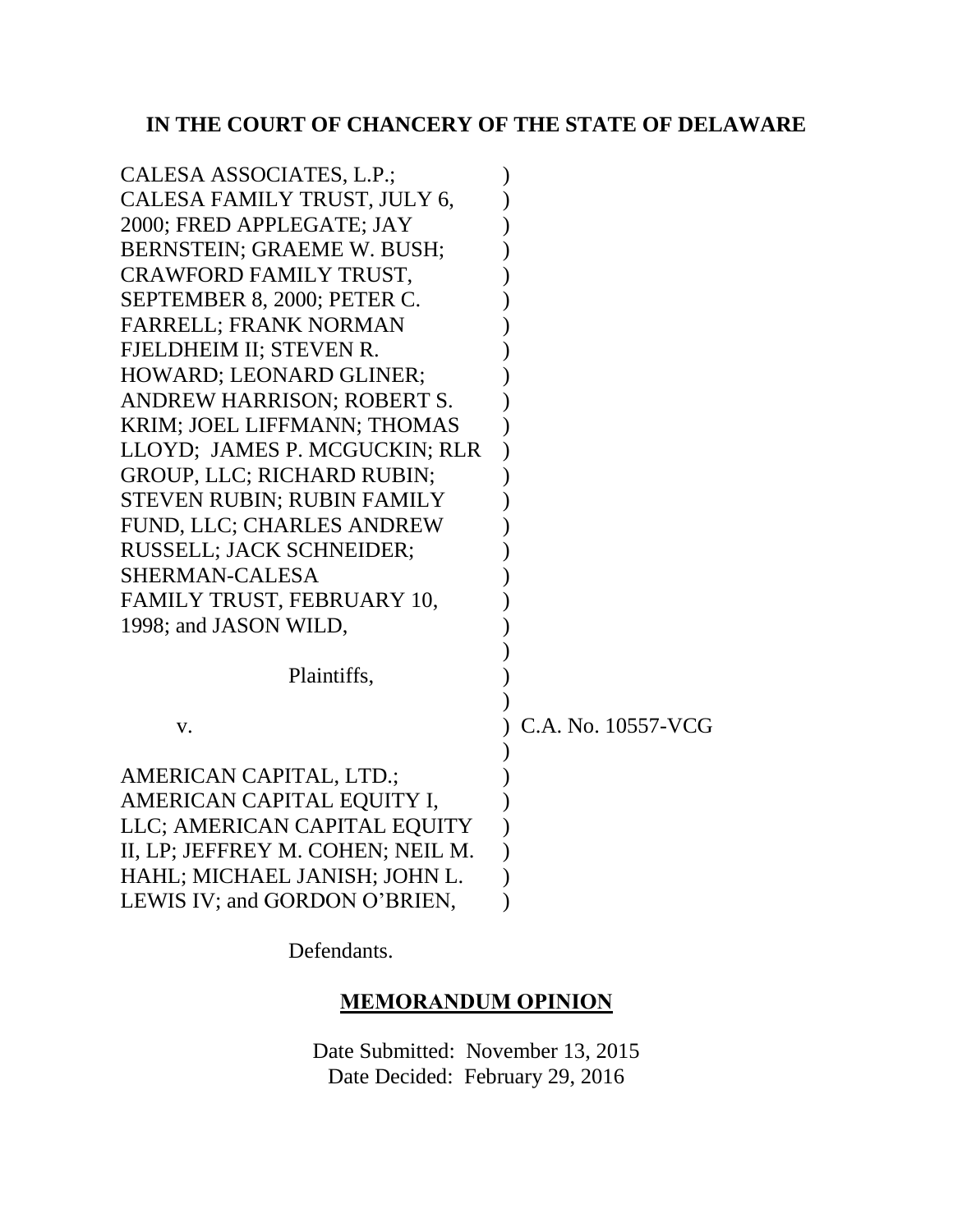Thaddeus J. Weaver, of DILWORTH PAXSON LLP, Wilmington, Delaware; OF COUNSEL: Joseph H. Jacovini and Thomas S. Biemer, of DILWORTH PAXSON LLP, Philadelphia, Pennsylvania, *Attorneys for Plaintiffs*.

Gregory V. Varallo, Robert J. Stearn, Jr., and Richard P. Rollo, of RICHARDS, LAYTON & FINGER, P.A., Wilmington, Delaware; OF COUNSEL: John C. Massaro and Dana Y. Elliott, of ARNOLD & PORTER LLP, Washington, District of Columbia, *Attorneys for Defendants*.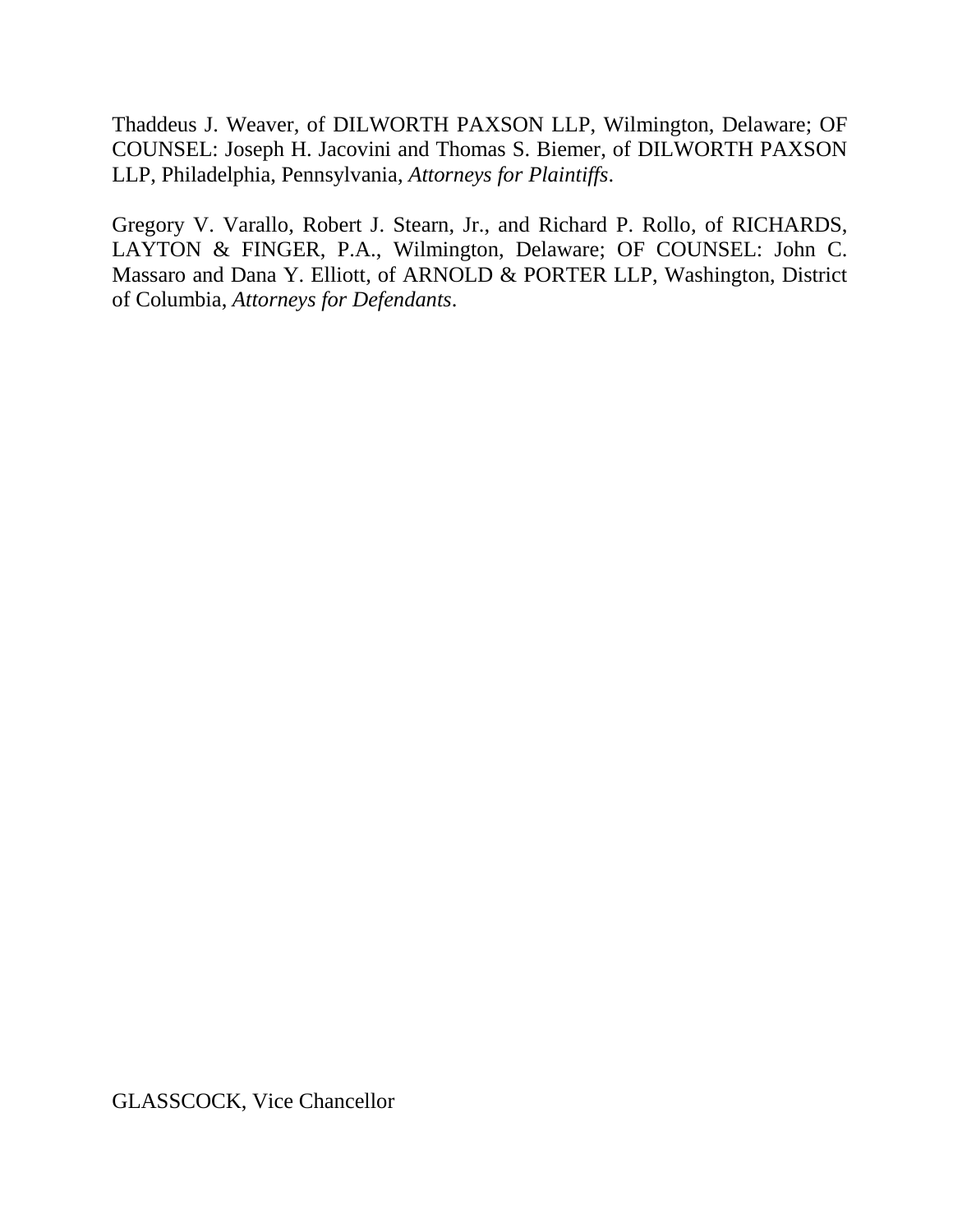The Plaintiffs, a group of minority stockholders of Halt Medical, Inc. ("Halt" or the "Company"), filed this action against certain current and former directors of Halt and its alleged controller, stockholder American Capital, Ltd. ("American Capital") and its affiliates, in connection with a transaction (the "Transaction") that the Plaintiffs denominate a "squeeze-out merger," but which was in fact an issuance of equity that diluted the interest in the Company held by the Plaintiffs, who remain stockholders. The Complaint alleges breaches of fiduciary duty, aiding and abetting breaches of fiduciary duty, and violations of Sections 242(b)(1) and 228 of the Delaware General Corporation Law ("DGCL"). The fiduciary duty claims are derivative in nature, but the Plaintiffs have eschewed the opportunity to so pursue them; instead, they seek to proceed only directly, under the rubric, concisely stated by this Court in *Carsanaro v. Bloodhound Technologies, Inc.*,<sup>1</sup> that a breach of loyalty resulting in dilution in favor of an insider represents an extraction of value from the unaffiliated stockholders, a claim which may be advanced directly. The Plaintiffs seek money damages and a judgment rescinding the Transaction. The Defendants, in turn, move to dismiss the Complaint on the grounds of acquiescence, estoppel, and laches, or alternatively, for failure to state a claim. For the following reasons, that motion is, with one narrow exception, denied.

<sup>1</sup> 65 A.3d 618 (Del. Ch. 2013).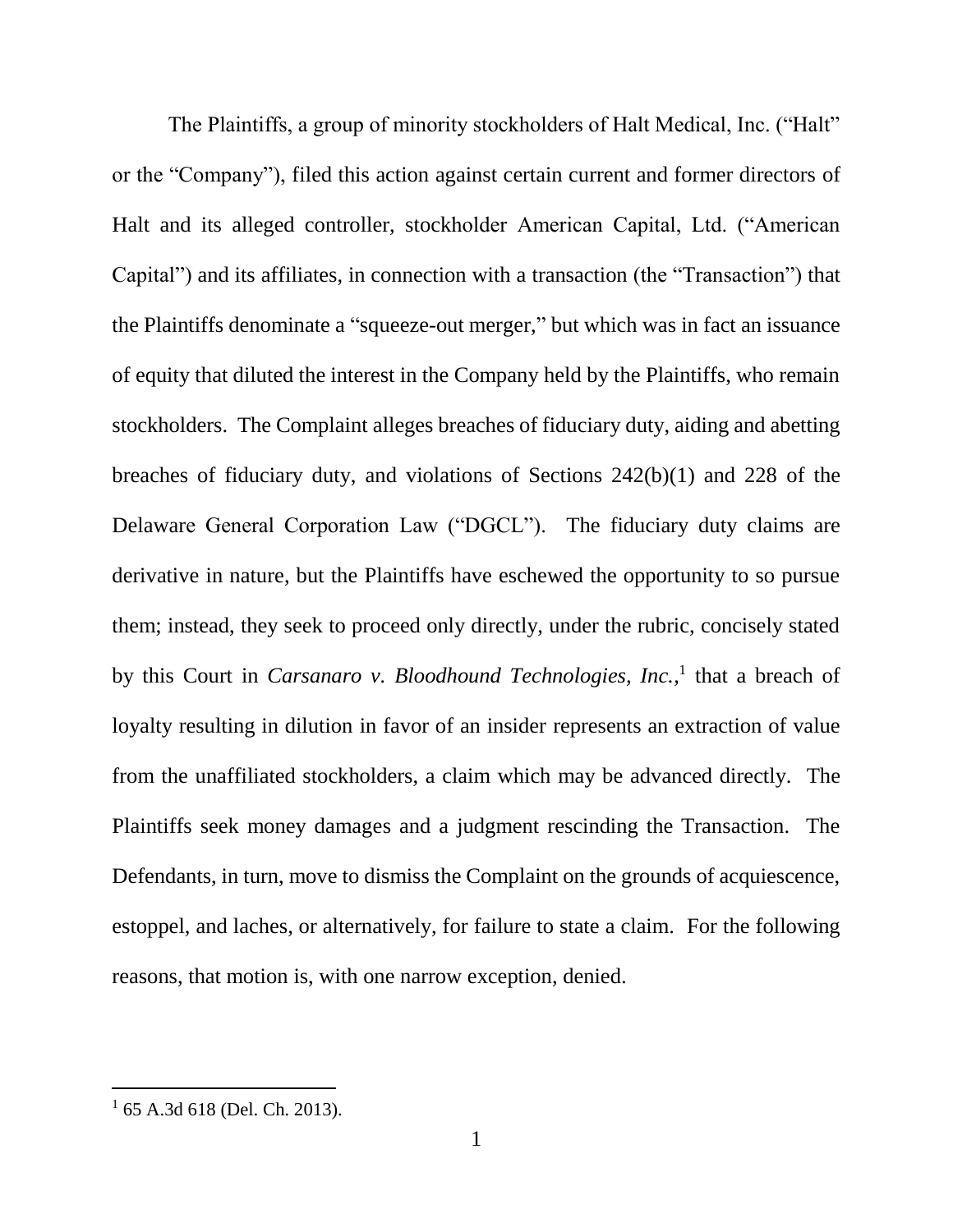#### **I. BACKGROUND FACTS<sup>2</sup>**

### *A. The Parties*

Non-party Halt is a Delaware corporation, founded in 2004 by Edward F. Calesa for the purpose of supporting and marketing a procedure to treat fibroid tumors in women.<sup>3</sup> Calesa is a former Halt director and served as Chairman of the Halt board of directors (the "Board") at the time of the Transaction.<sup>4</sup> Halt's intellectual property includes valuable patents and trademarks related to the Acessa**™** System, an FDA-approved procedure and technology for the treatment of fibroid tumors in women, which is said to substantially reduce the pain, trauma, and potential cancer risk associated with the once-traditional use of power morcellators.<sup>5</sup> As such, the Acessa**™** System is well-positioned to become the standard of care for women in the treatment of fibroid tumors, according to the Complaint.

<sup>&</sup>lt;sup>2</sup> The facts, drawn from the Plaintiffs' Verified Complaint (the "Complaint") and from documents incorporated by reference therein, are presumed true for purposes of evaluating the Defendants' Motion to Dismiss. The parties dispute whether I may consider the documents related to the Transaction (the "Transaction Documents"), attached as Exhibit 1 to the Plaintiffs' Complaint, in evaluating the Defendants' Motion to Dismiss. Generally, the Court "may consider documents outside of the pleadings only when: (1) the document is integral to a plaintiff's claim and incorporated in the complaint or (2) the document is not being relied upon to prove the truth of its contents." *In re Crimson Exploration Inc. S'holder Litig.*, 2014 WL 5449419, at \*8 (Del. Ch. Oct. 24, 2014) (citation omitted). Here, because the Complaint cites to and relies upon the Transaction Documents as the basis for many alleged facts—for instance, facts regarding the independence of Messrs. Hahl, Janish, and O'Brien—I find that it is appropriate to consider them in my analysis. The parties also dispute whether the Court may take judicial notice of the Halt Capitalization Table. *See* Defs' Reply Br. 32. I do not address this argument, however, as the Capitalization Table is not pertinent to my analysis.

 $3$  Compl.  $\P$  52–53.

*<sup>4</sup> Id.* at ¶¶ 52, 68.

 $<sup>5</sup>$  *Id.* at  $\llbracket$  3. To morcellate is to physically reduce a body to small bits convenient to extraction.</sup>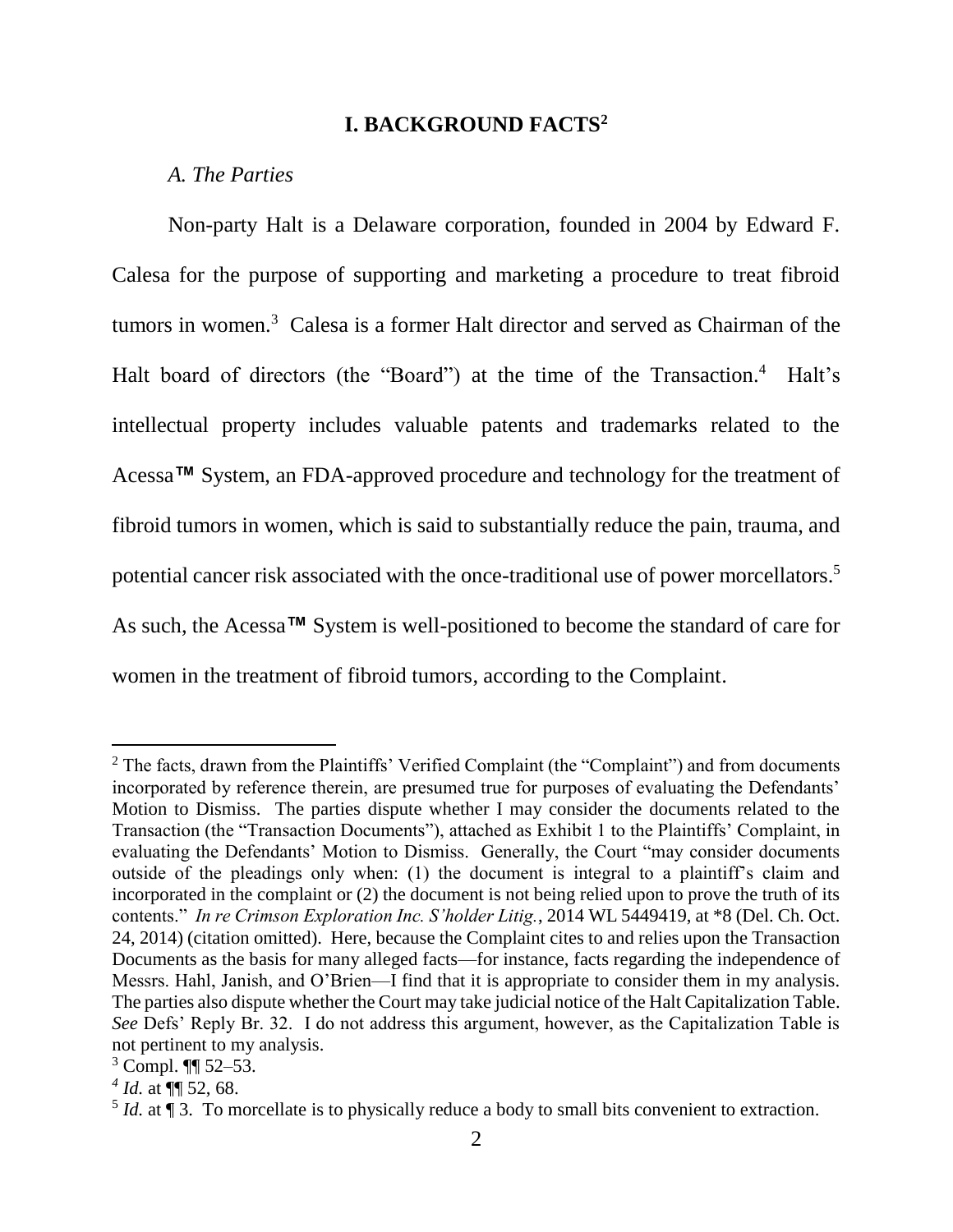Plaintiffs Calesa Associates, L.P. and Calesa Family Trust, July 6, 2000 (collectively, the "Calesa Entities") are stockholders and minority investors in Halt. 6 Calesa serves as General Partner and Trustee, respectively, to these entities.<sup>7</sup> Plaintiffs Fred Applegate; Jay Bernstein; Graeme W. Bush; Crawford Family Trust, September 8, 2000; Peter C. Farrell; Frank Norman Fjeldheim II; Leonard Gliner; Andrew Harrison; Steven R. Howard; Robert S. Krim; Joel Liffmann; Thomas Lloyd; James P. McGuckin; RLR Group, LLC; Richard Rubin; Steven Rubin; Rubin Family Fund, LLC; Charles Andrew Russell; Jack Schneider; Sherman-Calesa Family Trust, February 10, 1998; and Jason Wild are stockholders and minority investors in Halt.<sup>8</sup> Many of the Plaintiffs also hold debt, options, or warrants as part of their investments in the Company.<sup>9</sup>

Defendant American Capital, Ltd. ("American Capital"), a Delaware corporation with its principal place of business in Bethesda, Maryland, is a publicly traded private equity firm.<sup>10</sup> It is the largest stockholder in Halt and, the Plaintiffs allege, controls the Halt Board.<sup>11</sup> Defendant American Capital Equity I, LLC, a Delaware limited liability company and affiliate of American Capital, is a

7 *Id.*

- 8 *Id.* at ¶¶ 23–43.
- 9 *Id.* at ¶ 1.
- $10$  *Id.* at ¶ 44.

 $^6$  *Id.* at  $\P\P$  21–22.

 $11 \, Id.$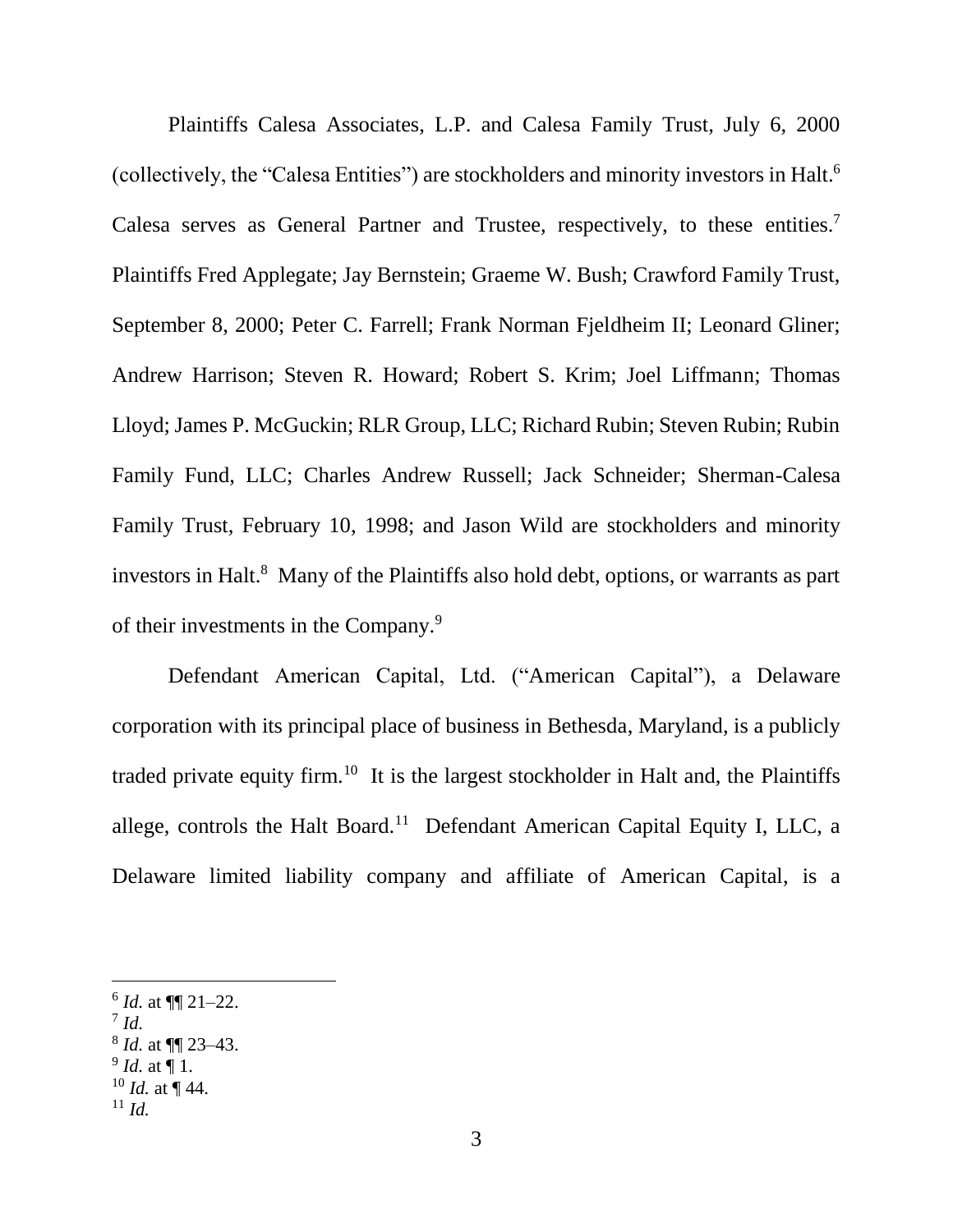"participant" in American Capital's investments in Halt.<sup>12</sup> Defendant American Capital Equity II, LP (collectively with American Capital and American Capital Equity I, LLC, " $ACAS$ ")<sup>13</sup> is a Delaware limited partnership and affiliate of American Capital, and is a "participant" in American Capital's investments in Halt.<sup>14</sup> Collectively, ACAS held a 26 percent equity interest in Halt prior to the Transaction.<sup>15</sup>

Defendants Jeffrey M. Cohen, Neil M. Hahl, Michael Janish, John L. Lewis IV, and Gordon O'Brien (collectively, the "Director Defendants") are all current or former Board members of Halt who the Plaintiffs assert were under the control of ACAS. Cohen is the Chief Executive Officer (CEO) of Halt and a current member of the Board.<sup>16</sup> Prior to the Transaction, the Halt Board voted to more than double Cohen's compensation and to raise his secretary's salary by more than \$100,000.<sup>17</sup> Cohen was also allowed to continue as CEO after the Transaction and became eligible to participate in a management incentive plan created as a part of the Transaction, which will give him six percent of the net equity in Halt.<sup>18</sup> The

 $12$  *Id.* at ¶ 45.

<sup>&</sup>lt;sup>13</sup> The Complaint, at points, appears to conflate "American Capital" and "ACAS." Subsequent quoted references to "American Capital" or "ACAS," for purposes of this Memorandum Opinion, refer to the alleged control group of American Capital, Ltd.; American Capital Equity I, LLC; and American Capital Equity II, LP.

 $14$  Compl.  $\P$  46.

 $15$  *Id.* at  $\P$  11(b).

 $^{16}$  *Id.* at ¶ 47.

 $17$  *Id.* at ¶ 70.

 $18$  *Id.* at ¶ 71.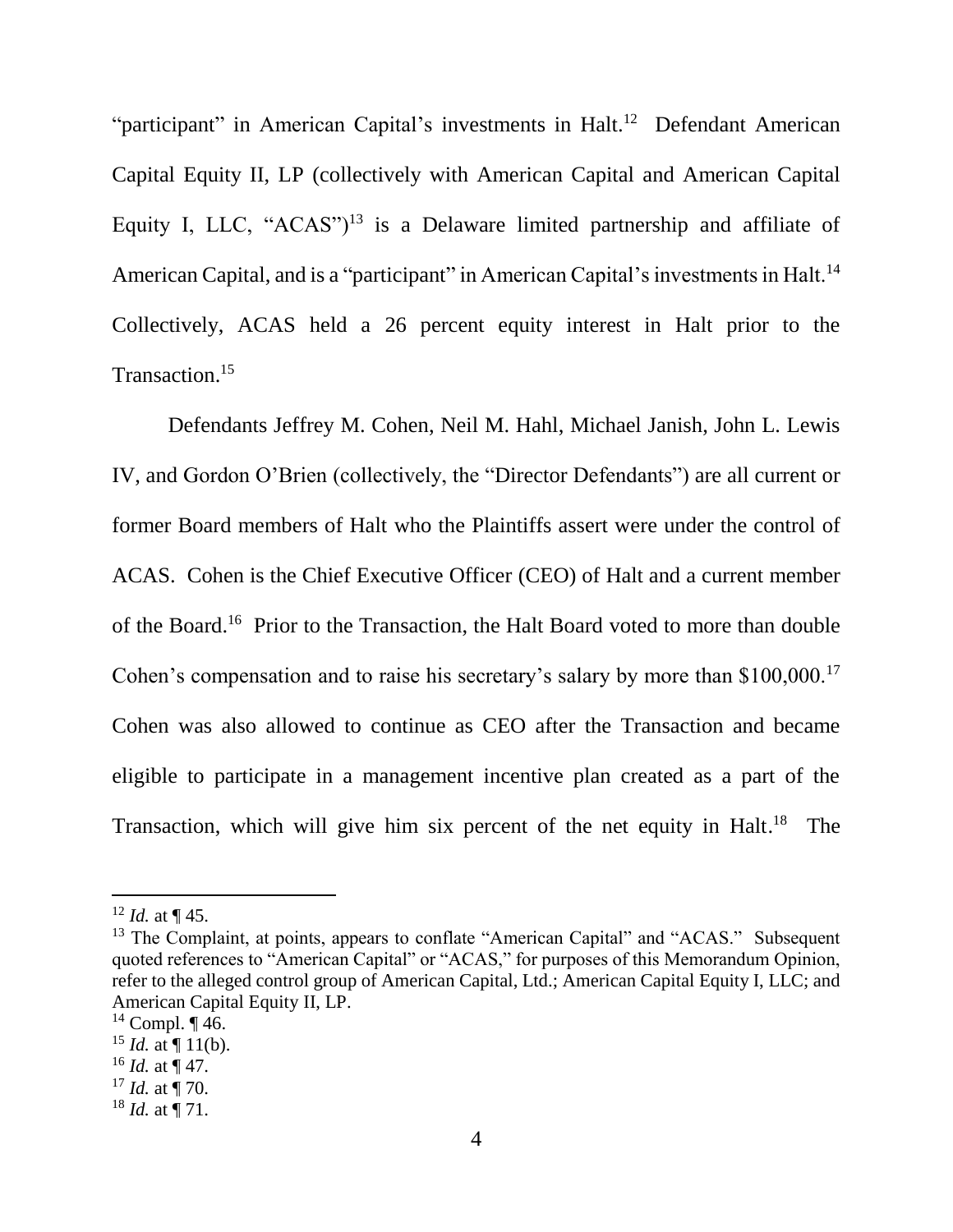Plaintiffs concede that Cohen "has not always been a controlled director," but argue that he "became a controlled director when ACAS became empowered to decide whether Mr. Cohen would continue to receive material benefits in the form of salary and incentives."<sup>19</sup>

Hahl was appointed to the Halt Board by ACAS around January 2012.<sup>20</sup> He has also served as a member of the board of directors of American Capital since 1996. 21 Throughout his service on the Halt Board, Hahl has consistently taken positions "that favor American Capital or that are in accord with ACAS's desires."<sup>22</sup> In documents created by Halt related to the Transaction (the "Transaction Documents"), Hahl was identified as being "affiliated with American Capital, Ltd.," and following the Transaction, Hahl became Chairman of the Halt Board.<sup>23</sup>

Janish was appointed to the Halt Board by ACAS in late 2013 or early 2014 and served until September  $2014<sup>24</sup>$  Janish also served as President and Chief Executive Officer of Avalon Laboratories, an American Capital portfolio company in which ACAS "had invested" over \$66 million, until September 2014.<sup>25</sup> While

<sup>19</sup> *Id.* at ¶ 69. *See also id.* at ¶ 108 ("While recognizing that ACAS's conduct was detrimental, Mr. Cohen supported ACAS through his votes as a director because he knew that his job as Halt's Chief Executive Officer and his income depended upon ACAS's support."). <sup>20</sup> *Id.* at ¶ 48.

<sup>21</sup> *Id.*

<sup>22</sup> *Id.* at ¶ 72.

<sup>23</sup> *Id.* (quoting *id.* at Ex.1 (the "Transaction Documents"), at 19).

 $^{24}$  *Id.* at ¶ 49.

<sup>25</sup> *Id.*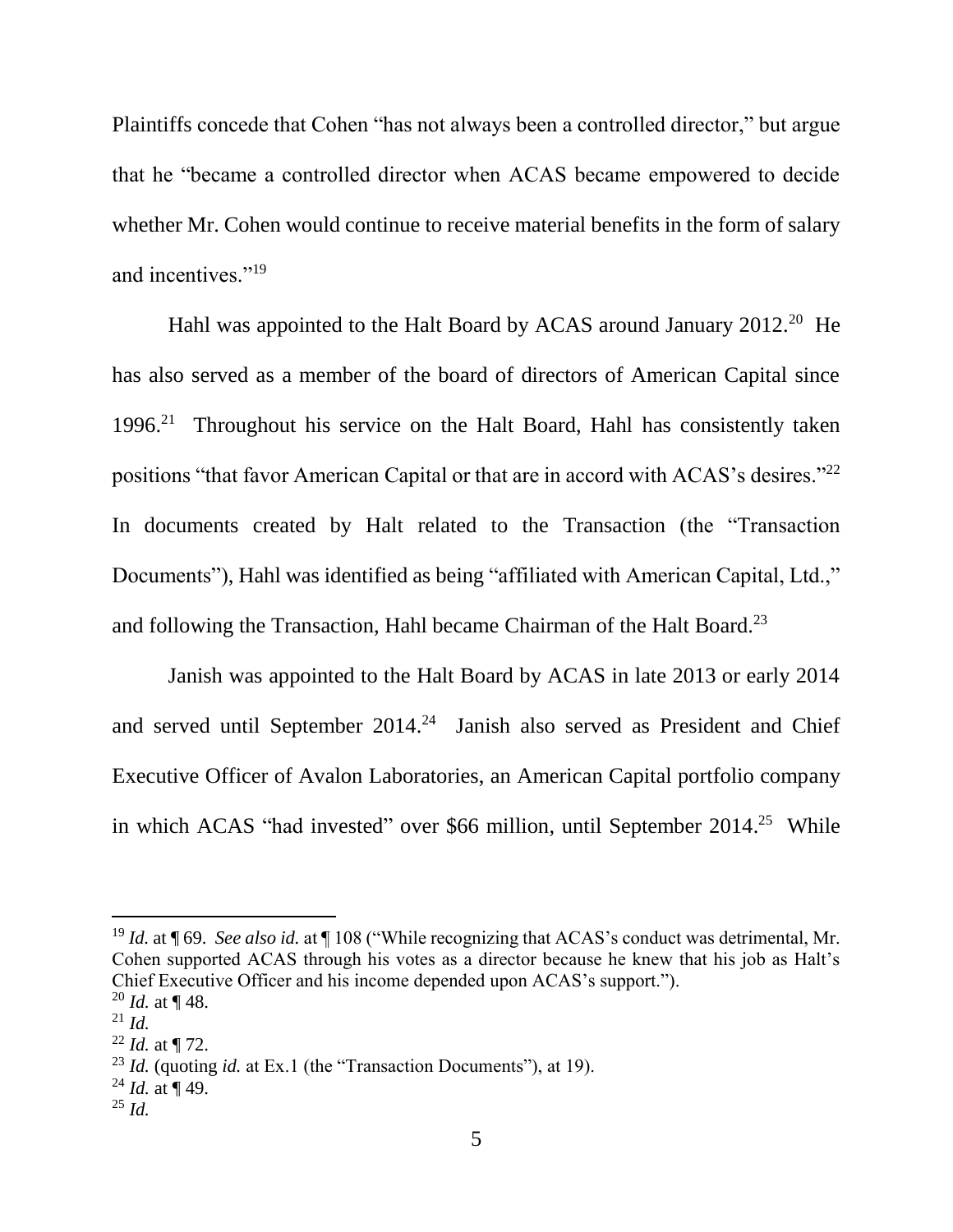serving on the Halt Board, Janish "consistently favored positions beneficial to American Capital and voted in lockstep with other ACAS Controlled Directors."<sup>26</sup> Like Hahl, Janish is identified in the Transaction Documents as being "affiliated with American Capital, Ltd."<sup>27</sup> Janish's resignation from the Halt Board in September 2014 immediately followed ACAS's "sale of Avalon Laboratories."<sup>28</sup>

Lewis joined the Halt Board at American Capital's request around January  $2012^{29}$  and fills the so-called independent director seat.<sup>30</sup> He is also the co-founder of Gardner Lewis Asset Management, which "was among the largest" investors in ACAS.<sup>31</sup> Lewis is currently the second largest senior debt holder in Halt, after  $ACAS$ <sup>32</sup> Lewis is also a close friend of  $ACAS$  Chairman Malon Wilkus<sup>33</sup> and has "consistently voted with ACAS-designated directors for positions favoring American Capital."<sup>34</sup> In January 2014, Calesa asked Lewis to either resign from the Halt Board or to fill an ACAS-designated seat, but Calesa "was defeated by ACAS and . . . Lewis remained on the Halt board as the 'independent director.'"<sup>35</sup>

Finally, O'Brien was appointed to the Halt Board by ACAS around January

- <sup>28</sup> *Id.* at ¶ 76.
- <sup>29</sup> *Id.* at  $\int$  50.
- <sup>30</sup> *Id.* at ¶ 77.
- $31$  *Id.* at  $\P$  50.
- <sup>32</sup> *Id.* at ¶ 79.
- $33$  *Id.* at **[80.**]
- $34$  *Id.* at **[81.**] <sup>35</sup> *Id.*

<sup>26</sup> *Id.* at ¶ 75.

<sup>&</sup>lt;sup>27</sup> *Id.* (quoting Transaction Documents, at 19).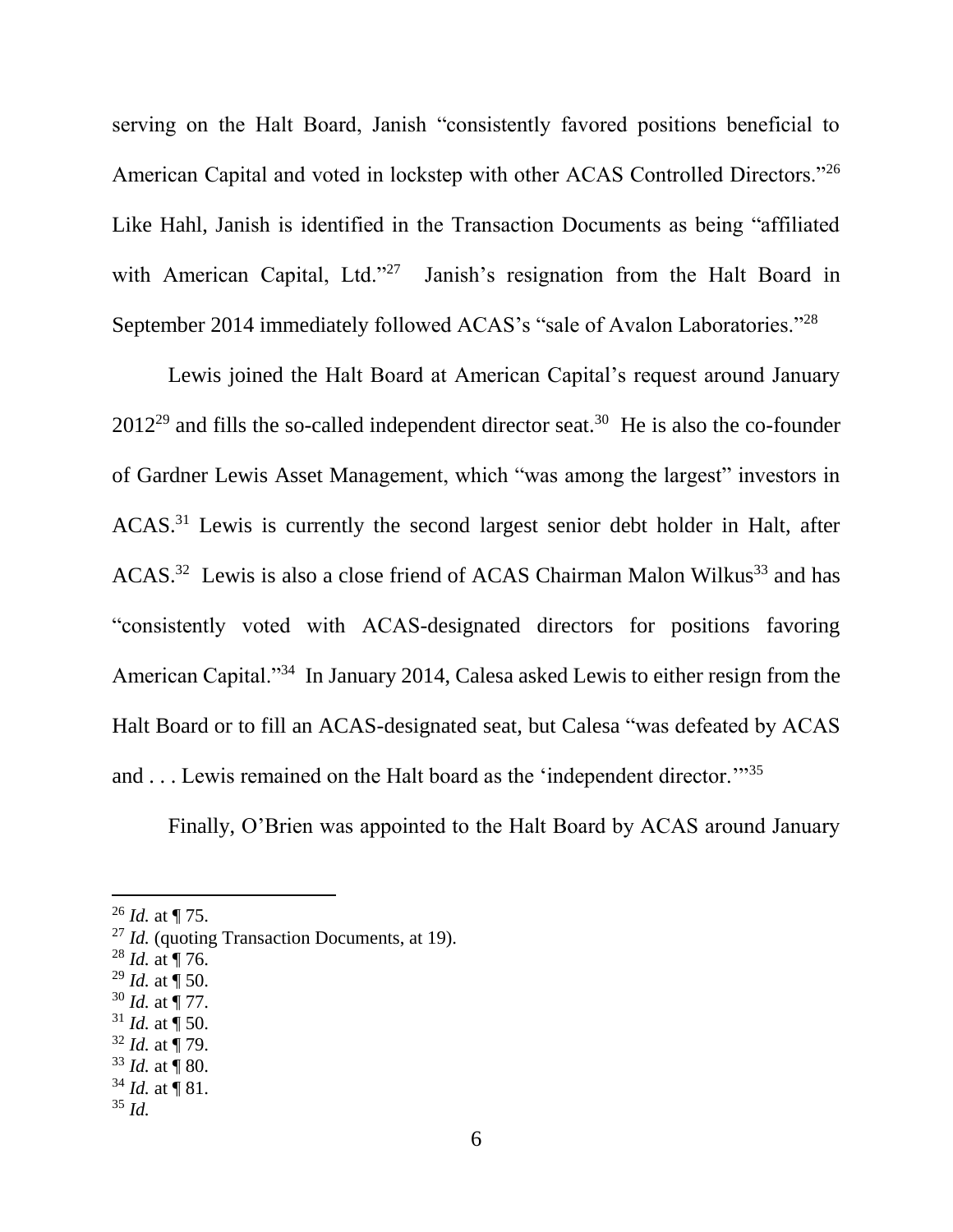2012.<sup>36</sup> O'Brien also serves as President, Special Finance and Operations, for ACAS and is one of seven executive officers of  $ACAS$ <sup>37</sup> The Transaction Documents identify O'Brien as being "affiliated with American Capital, Ltd.,"<sup>38</sup> and O'Brien "routinely represent[ed] ACAS's interests in ACAS's negotiations with Halt," including in negotiations related to the Transaction.<sup>39</sup> The Plaintiffs allege that, upon information and belief, American Capital Chairman Malon Wilkus directed O'Brien regarding his dealings with Halt and the Halt Board.<sup>40</sup>

### *B. Factual Overview*

## 1. ACAS Investments in Halt

On June 22, 2007, American Capital announced its first investment, along with Defendant American Capital Equity I, LLC, of \$8.9 million in Halt.<sup>41</sup> Under the terms of this initial investment, ACAS was granted two ACAS-designated directors on Halt's five-seat Board<sup>42</sup> and the right to block any subsequent *pari passu* investments in Halt. 43 From that point on, the relationship between ACAS and Halt began to deteriorate. ACAS did not make any further investments in Halt over the

<sup>37</sup> *Id.*

l

- <sup>39</sup> *Id.*
- <sup>40</sup> *Id.* at ¶ 84.
- $41$  *Id.* at  $\overline{9}$  59.

 $43$  *Id.* at  $\P$  62.

<sup>36</sup> *Id.* at ¶ 51.

<sup>38</sup> *Id.* at ¶ 83 (quoting Transaction Documents, at 19).

<sup>&</sup>lt;sup>42</sup> *Id.* at  $\P$  66(a).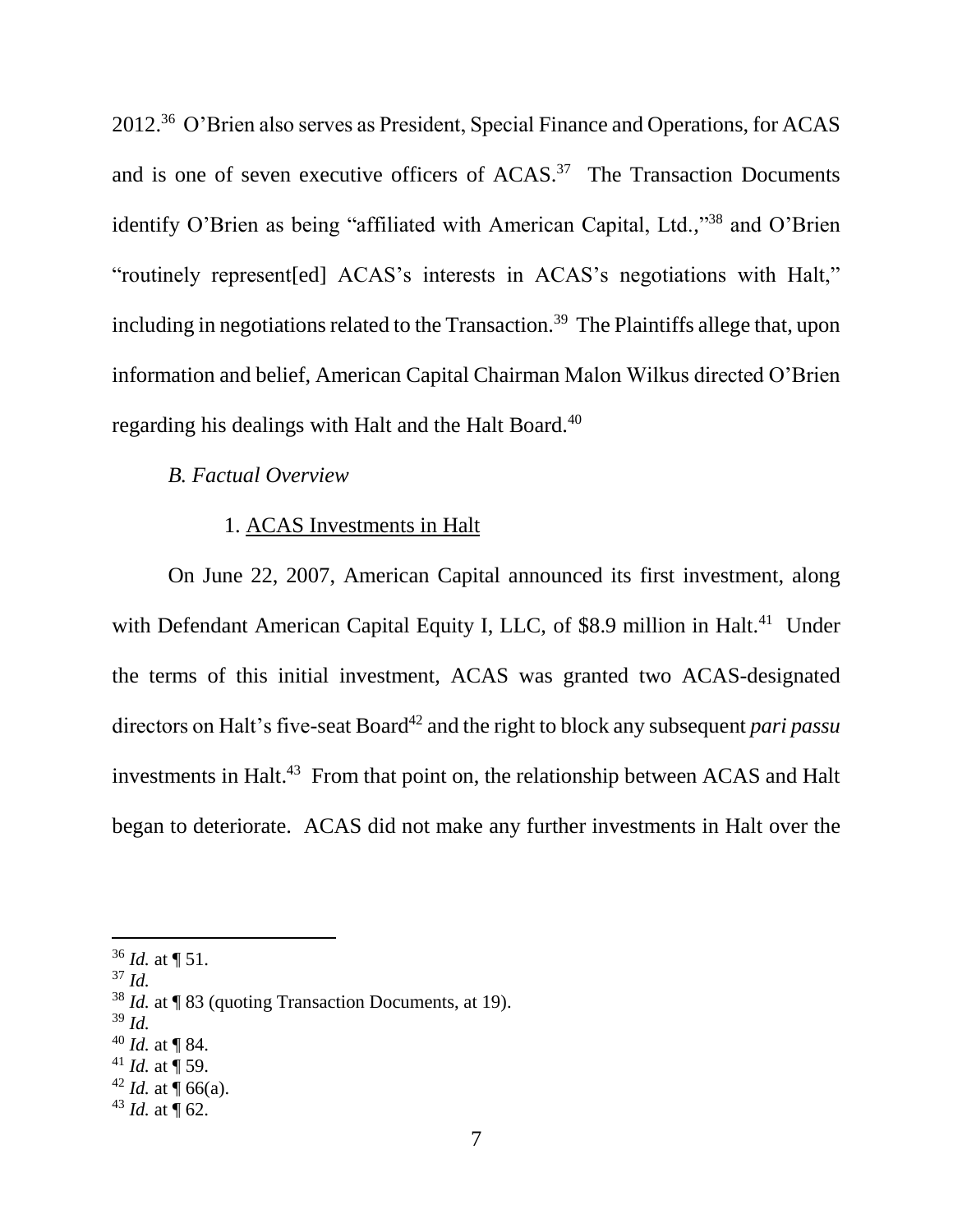next three-and-a-half years,<sup>44</sup> often misleading Halt as to whether it intended to provide or extend funding.<sup>45</sup> Instead, certain Halt investors—including Calesa and the Plaintiff investors—established a bridge loan (the "Bridge Note") that provided all of Halt's financing during this period. 46 The Bridge Note consisted of junior debt at a 15% interest rate plus "options, warrants, and/or conversion rights."<sup>47</sup> Over the course of this three-and-a-half year period, the Bridge Note came due and was extended several times by the investors.<sup>48</sup>

In June 2011, in response to Halt's need for additional funds, ACAS offered to provide \$5 million in exchange for a 50% interest in Halt.<sup>49</sup> The Halt Board declined the offer,<sup>50</sup> instead entering into a short-term loan agreement with Broadband Capital, under which Broadband Capital provided \$5 million secured by Halt's intellectual property.<sup>51</sup> Miles Arnone, Managing Director of American Capital's Technology Group and one of ACAS's designated directors at the time, informed the Halt Board that it had made a "big mistake" in not taking American

<sup>&</sup>lt;sup>44</sup> *Id.* at  $\P$  61.

<sup>45</sup> *See id.* at ¶ 85; *id.* at ¶ 87 ("On several occasions, ACAS, through its designated directors, informed the Halt board either collectively or through Mr. Calesa that it would provide additional funding, only to withdraw or never formally make the offer, forcing the Halt board to negotiate under duress, which was to Halt's detriment and American Capital's benefit.").

 $46$  *Id.* at  $\P$  61.

<sup>&</sup>lt;sup>47</sup> *Id.* at  $\P$  62.

<sup>48</sup> *Id.*

<sup>49</sup> *Id.* at ¶ 89.

<sup>&</sup>lt;sup>50</sup> *Id.* The Plaintiffs allege that "ACAS's offer also would have severely diluted the interests of other shareholders and delayed repayment to debt holders who had been carrying Halt for much of the preceding three-and-a-half years." *Id.*

 $51$  *Id.* at ¶ 90.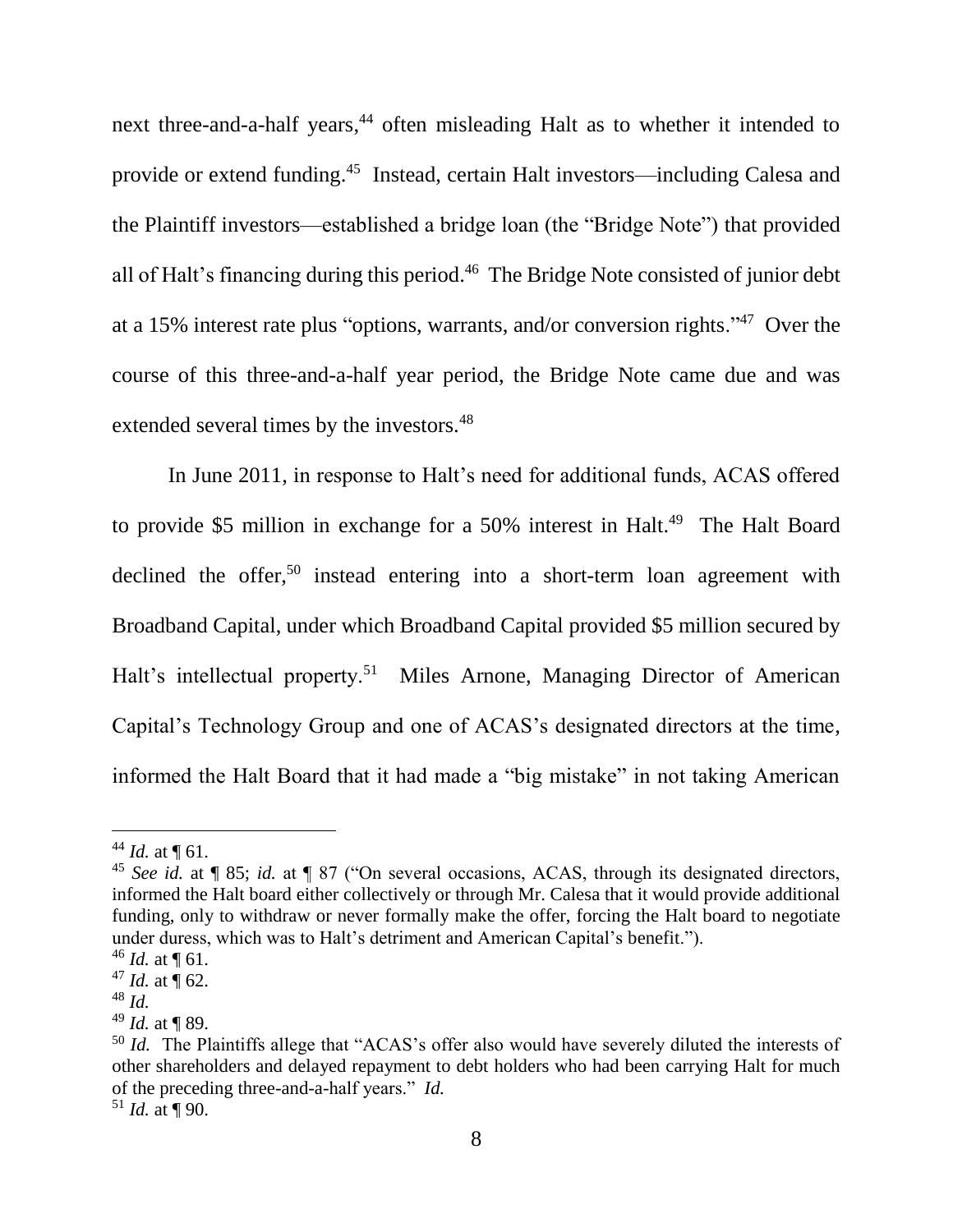Capital's offer.<sup>52</sup> Four months later, Arnone informed the Halt Board that ACAS had "secretly" purchased the Broadband note and security interest in Halt's intellectual property.<sup>53</sup>

In the fall of 2011, again needing additional funds, the Board negotiated a potential deal with investors "Genesis" and "Novaquest" for a combined \$35 million investment at a 15% interest rate, subject to ACAS's waiver of its blocking rights. 54 Instead, ACAS exercised those blocking rights, offering, as an alternative, to loan Halt an additional \$20 million at a 22% interest rate, with the right to add one Board member and appoint Lewis as the "independent director."<sup>55</sup> Halt accepted ACAS's offer.<sup>56</sup>

By the fall of 2013, Halt owed ACAS \$50 million under a note due at the end

 $\overline{a}$  $52$  *Id.* at **[91.**]

 $53$  *Id.* at  $\frac{1}{9}$  92.

<sup>&</sup>lt;sup>54</sup> *Id.* at ¶ 93. While the Complaint does not specify that the proposed Genesis and Novaquest investment would consist of senior debt, in order for ACAS's blocking rights to apply, Genesis and Novaquest presumably sought a *pari passu i*nvestment to that of ACAS. <sup>55</sup> *Id.* at ¶ 94.

<sup>&</sup>lt;sup>56</sup> The Complaint omits details regarding several subsequent issuances of senior secured debt. In January 2012, the Company sold \$12.5 million in Term A Senior Secured Promissory Notes ("Term A Notes") and \$8.25 million in Term B Senior Secured Promissory Notes ("Term B Notes"). *Id.* at Ex. 1, at 9 (Ex. 1, at 1–10 is hereinafter referred to as the "Information Statement"). In December 2012, the Company sold \$15 million of Term C Senior Secured Convertible Promissory Notes. The Company, in connection with this financing, also agreed to issue an additional \$2,411,111.13 of Term A Notes and an additional \$1,453,083.33 in Term B Notes in exchange for an extension of the maturity dates of the existing Term A Notes and Term B Notes. *Id.*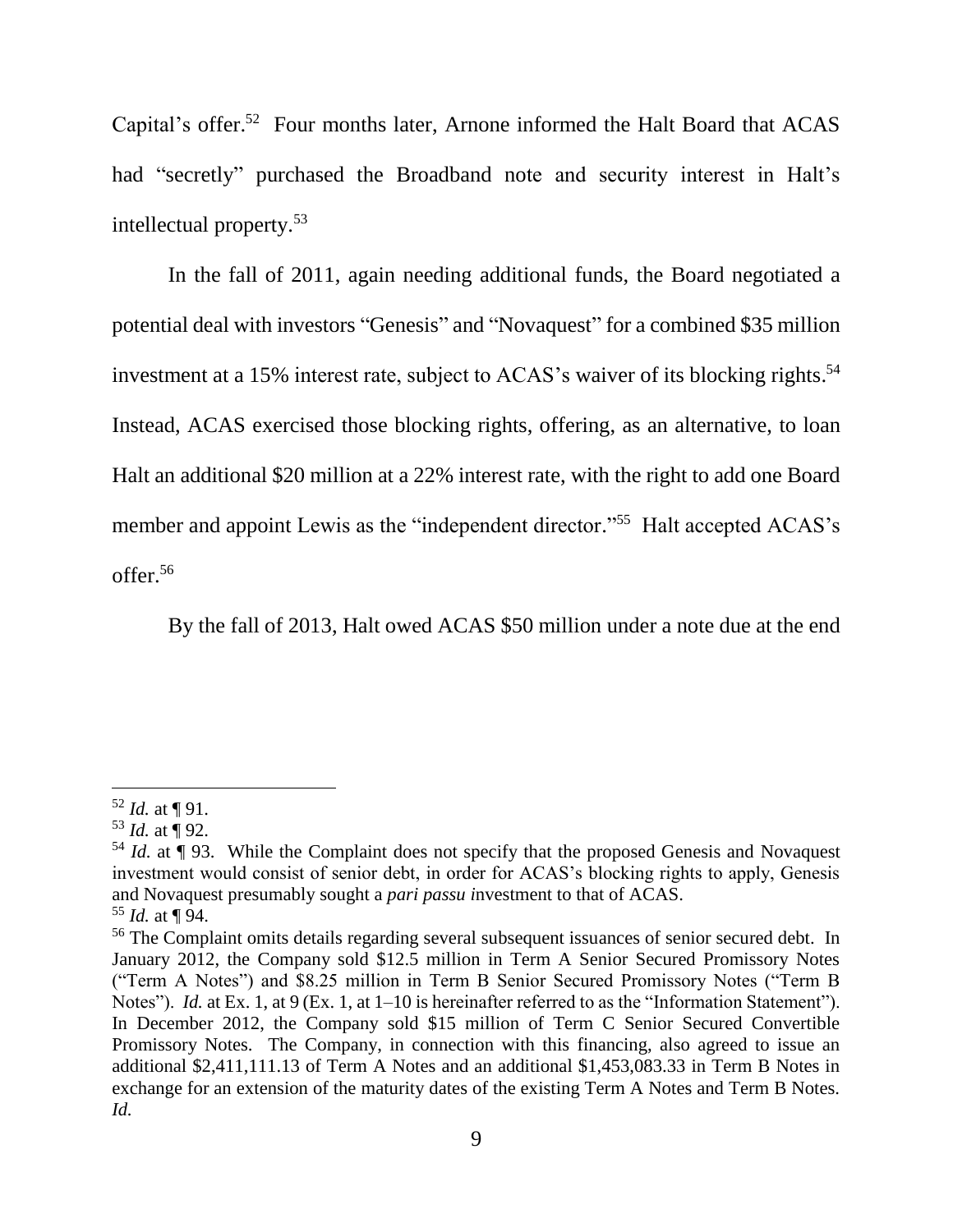of 2013.<sup>57</sup> Despite indications that ACAS would extend the note,<sup>58</sup> in September 2013, ACAS unexpectedly demanded repayment in full by December 31, 2013.<sup>59</sup> Calesa called a Halt Board meeting to discuss different proposals for how Halt might raise money, including a possible sale from within a Chapter 11 proceeding, effectively prohibiting voluntary bankruptcy relief absent ACAS consent.<sup>60</sup> In October 2013, ACAS loaned Halt an additional \$3 million to help it operate through the end of 2013, in return for Halt agreeing to a supermajority vote requirement for any future Chapter 11 proceeding.<sup>61</sup> The Plaintiffs allege that a majority of the Board approved the loan and that, at the time, ACAS had control of four of Halt's then-six Board seats: two designated directors, Hahl and O'Brien, and two captured directors, Lewis and Cohen.<sup>62</sup> At some point "thereafter," Janish also became a member of the Board. $63$ 

<span id="page-11-0"></span>Around the same time, the Board launched and conducted a sales process,

 $57$  Compl.  $\P$  100. It is not clear from the Complaint whether the \$50 million note includes the \$20 million loaned to Halt in March 2012. *See infra* note [61.](#page-11-0)

<sup>&</sup>lt;sup>58</sup> The Plaintiffs allege that, speaking on behalf of ACAS, O'Brien made it clear to the Board that they should not be concerned about the \$50 million note and that ACAS would extend it if the need arose. *Id.* at ¶ 101.

 $59$  *Id.* at  $\P$  102.

<sup>60</sup> *Id.* at ¶ 103.

<sup>61</sup> *Id.* at ¶¶ 104, 106. *See also* Information Statement, at 9 (describing the Company's sale of \$3 million in Term D Senior Secured Convertible Promissory Notes). The Plaintiffs allege that this note was an extension of the \$20 million March 2012 note, Compl. ¶ 106, and that ACAS "intended the supermajority voting requirement to give ACAS the absolute authority as to whether Halt could ever file a voluntary Chapter 11 proceeding." *Id.* at ¶ 104.

 $62$  *Id.* at  $\P\P$  105; 66(c).

 $63$  *Id.* at  $\hat{\mathbb{q}}$  109. It is unclear whether Janish joined the Board in connection with the October 2013 financing or early the following year. *See id.* at ¶ 49.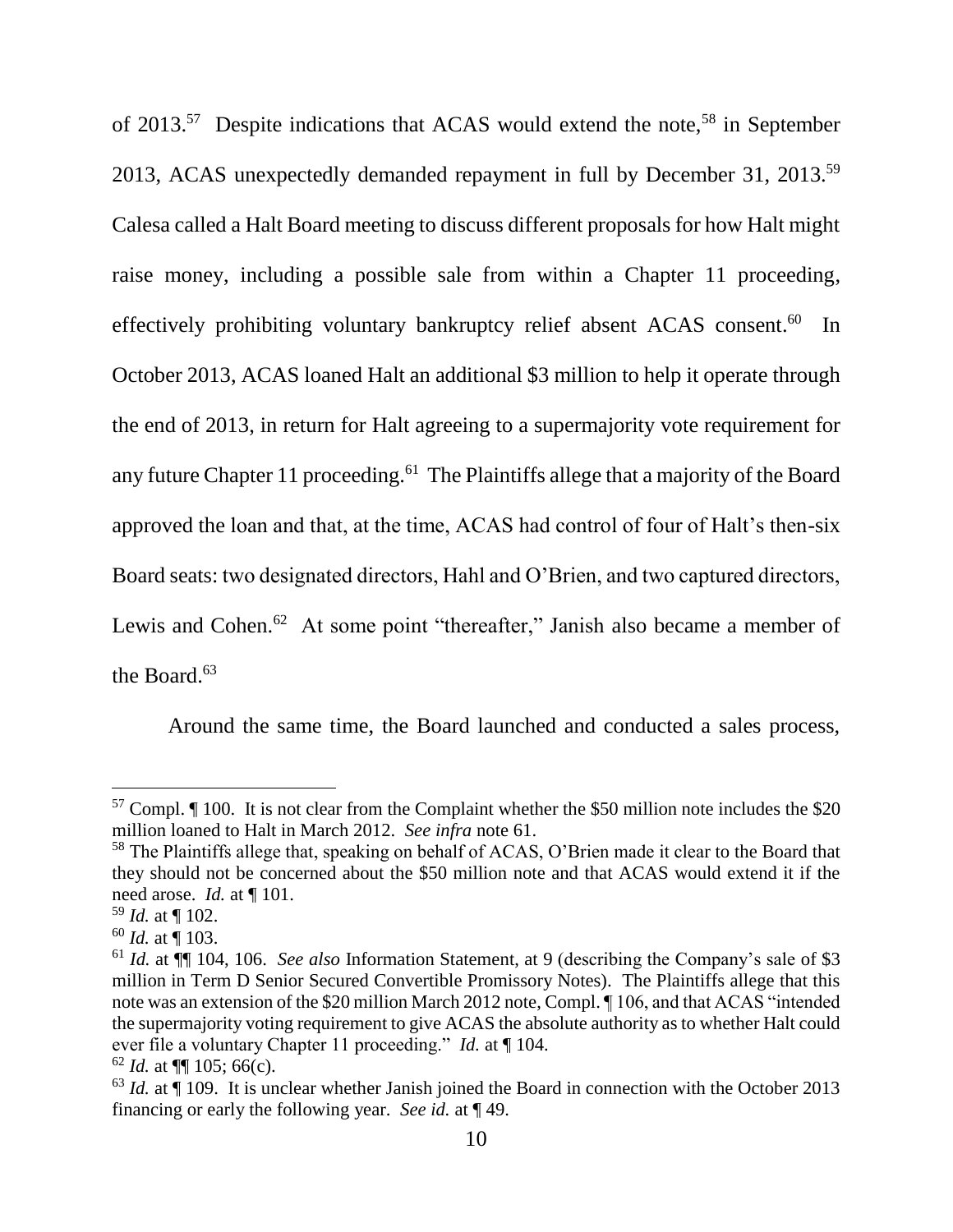discussing other alternative transactions with potential advisors, investors, and acquirers.<sup>64</sup> Most recently prior to the Transaction, in December 2013, the Board approved a proposal from Davidson Kempner Capital Management LCL for a recapitalization and debt financing, but Davison Kempner could not proceed with the transaction because, according to Davidson Kempner, its investment committee did not approve the deal.<sup>65</sup> Ultimately, none of these negotiations came to fruition;<sup>66</sup> they either could not meet Halt's working capital needs (operating expenses and payroll, for example), or were unlikely to close before the maturity dates of Halt's existing senior secured notes.<sup>67</sup>

## 2. The Transaction

Given Halt's failure to secure financing elsewhere, and under pressure from the impending due date of the \$50 million note, Calesa, as representative of Halt, met with O'Brien, as representative of ACAS, to "negotiate a deal that would allow Halt to be sold to a third party, with Mr. Calesa leading the selling effort."<sup>68</sup> Cohen, along with ACAS's Robert Sacks, documented the proposed deal in the Transaction

<sup>64</sup> *Id.* at ¶¶ 95–96; Information Statement, at 10.

<sup>65</sup> Information Statement, at 10.

<sup>66</sup> Compl. ¶¶ 103, 110.

 $67$  Information Statement, at 10. The Complaint also omits discussion of additional notes issued in early 2014. In January 2014, the Company sold \$500,000 in convertible promissory notes that were convertible into debt instruments issued in the Transaction financing. Information Statement, at 9. Additionally, in February and March 2014, the Company sold \$1.2 million in additional Term A Notes. *Id.*

<sup>68</sup> Compl. ¶ 110.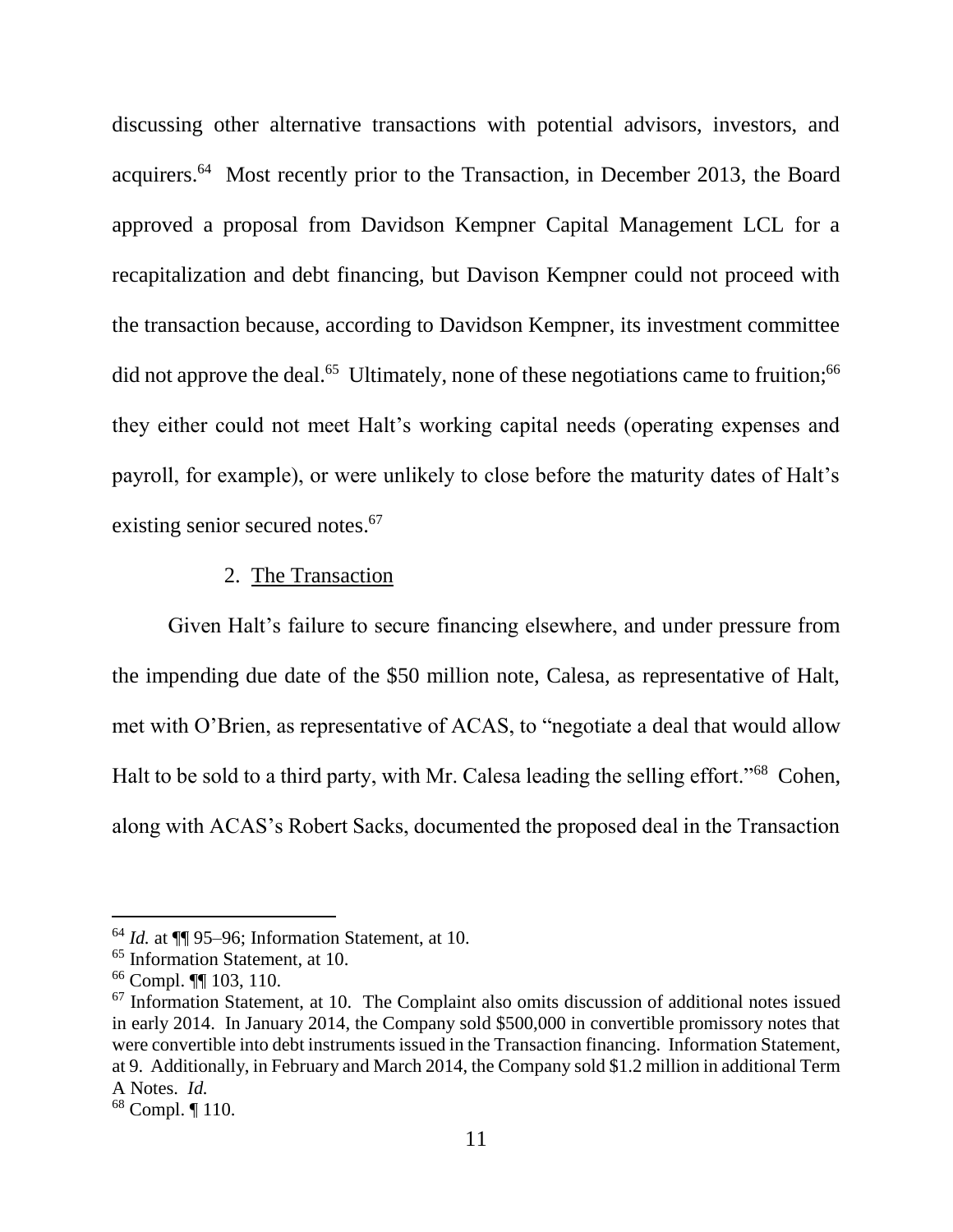Documents.<sup>69</sup>

The Transaction Documents called for a series of actions including, among others, the following. First, the Company would form Halt Merger Sub, Inc. ("Merger Sub"), a Delaware corporation, $^{70}$  and purchase 100 shares of common stock of Merger Sub.<sup>71</sup> Merger Sub and the Company would enter into an Agreement and Plan of Merger, pursuant to which Merger Sub would merge with and into the Company.<sup>72</sup> As a result of the merger, the Company's Certificate of Incorporation would be amended;<sup>73</sup> all issued and outstanding shares of the Company's common stock would remain outstanding and be unaffected; all issued and outstanding shares of the Company's preferred stock would be "cancelled and extinguished and delivered in exchange" pursuant to the terms of the merger agreement; and any shares of capital stock of the Merger Sub would be cancelled.<sup>74</sup> Additionally, the stockholders would waive any appraisal rights under the DGCL or other applicable laws, <sup>75</sup> and the bylaws of the Company would be amended and restated. 76

The Company and its stockholders would also enter into a Note Purchase and

<sup>69</sup> *Id.* at ¶ 112.

<sup>70</sup> Information Statement, at 1.

<sup>71</sup> Compl. ¶ 125; Information Statement, at 1.

<sup>72</sup> Compl. ¶ 125; Information Statement, at 1.

<sup>73</sup> Compl. ¶ 125; Information Statement, at 1.

<sup>74</sup> Information Statement, at 2.

<sup>75</sup> *Id.* at 6.

<sup>76</sup> Compl. ¶ 125; Information Statement, at 11.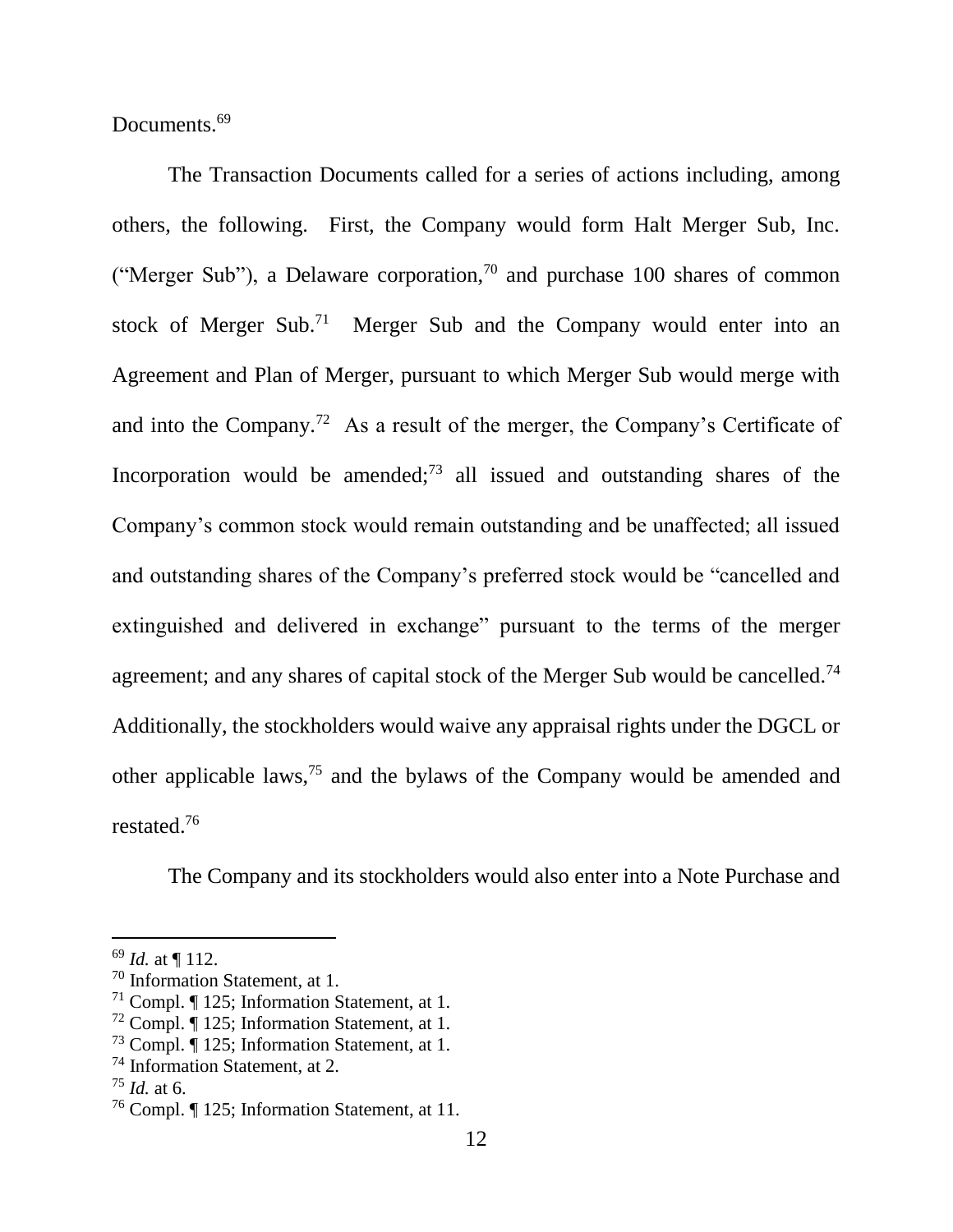Exchange Agreement with ACAS, pursuant to which ACAS would loan the Company up to  $$73$  million.<sup>77</sup> ACAS would get a blanket first priority security interest in the Company's assets and certain other rights as set forth in the Purchase Agreement and related agreements.<sup>78</sup> Additionally, the Transaction Documents called for the cancellation of any outstanding warrants to purchase common stock or preferred stock issued pursuant to prior agreements,<sup>79</sup> and the adoption of a management incentive plan, under which 12% of the proceeds of a subsequent sale of Halt, after repayment of any ACAS debt, would be divided among certain employees.<sup>80</sup> The management incentive plan, the Plaintiffs allege, was adopted mainly for the benefit of Jeffrey Cohen.<sup>81</sup> Finally, the Transaction called for changes to subordinated notes affecting the Plaintiffs, including provisions in the Transaction Documents providing that, if Halt were not sold within one year of the Transaction (by March 2015), the subordinated debt owned by minority investors would be

<sup>&</sup>lt;sup>77</sup> Compl.  $\P$  11(a). The Plaintiffs allege that, of the \$73 million note, \$55 million would be used to repay existing senior secured notes held by ACAS, plus accrued interest. *Id.* I note, however, that the Halt Information Statement suggests that ACAS was *not* the sole participant in the \$73 million note, Information Statement at 3 ("[T]he Company [will] enter into a Note Purchase and Exchange Agreement with *certain investors* . . . , pursuant to which the [investors] will loan the Company up to approximately \$73,000,000 and the Company will issue to the Lenders senior secured promissory notes . . . and shares of its Series AA Preferred Stock, Series BB Preferred Stock, and Common Stock.") (emphasis added), and that the Complaint elsewhere indicates that investors other than ACAS participated, Compl. ¶ 11(b) ("Following the Merger, the holders of the \$73 million note, *primarily ACAS*, held approximately 66% of the equity in Halt.") (emphasis added).

<sup>78</sup> Information Statement, at 3.

 $79$  Compl. **[1]** 11(e), 127.

 $80$  *Id.* at  $\P$  11(c).

 $81$  *Id.* at  $\P$  11(c).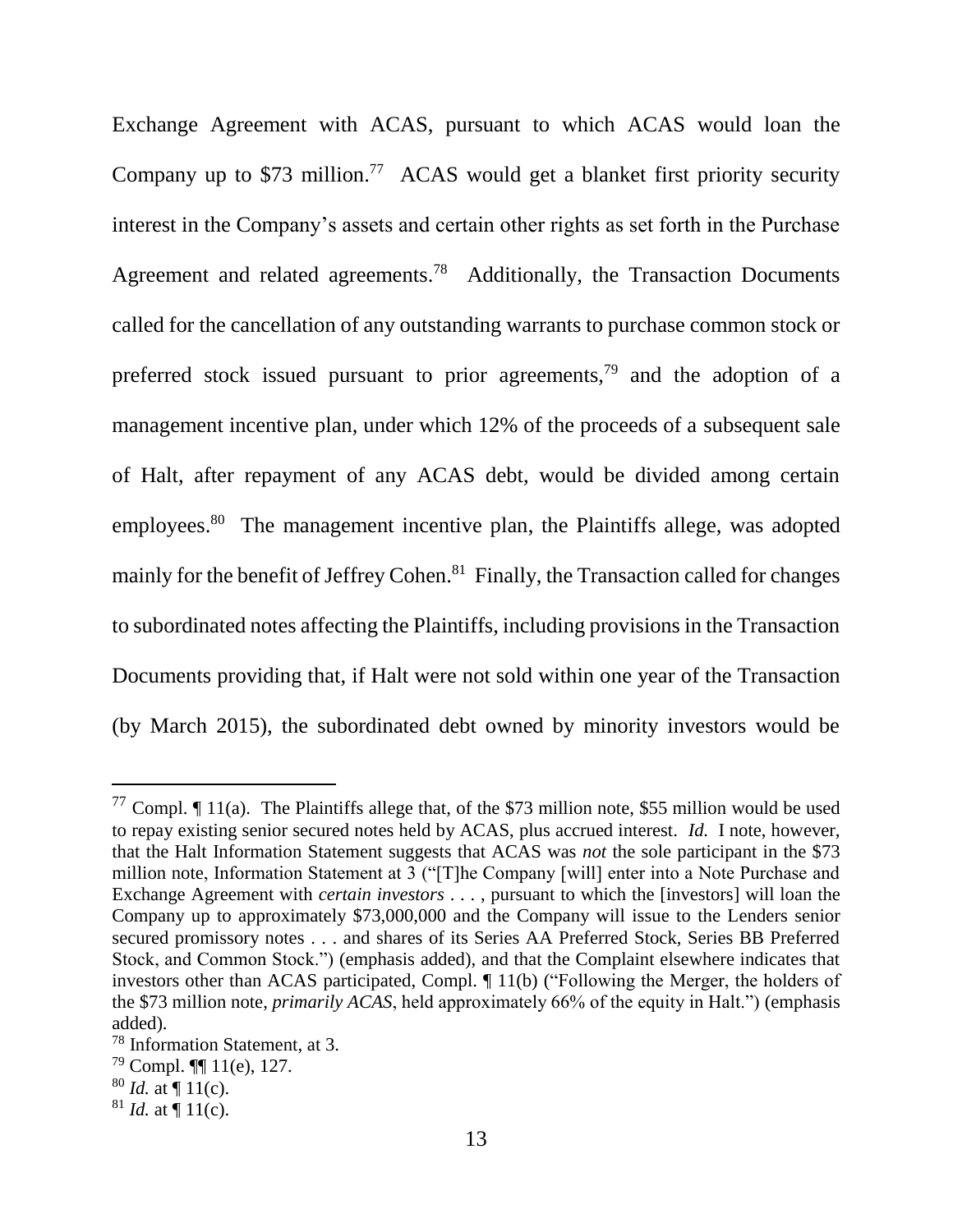converted to equity,<sup>82</sup> and the Series BB preferred stock owned by minority investors would be cancelled.<sup>83</sup>

## 3. The Transaction Documents

The Plaintiffs received copies of the Transaction Documents on March 11, 2014 via e-mail with instructions to sign and return them by the end of the following day.<sup>84</sup> The 297-page set of Transaction Documents consists of an "Information Statement," 14 other agreements, and various attachments.<sup>85</sup> The Information Statement provides an overview of the Transaction's structure and key terms. The Plaintiffs allege that the terms recorded in these Transaction Documents are significantly different from the deal negotiated by Calesa and O'Brien, to the benefit of ACAS,<sup>86</sup> and that of these documents, several were "incomplete, in draft form, or were missing entirely."<sup>87</sup>

 $82$  *Id.* at  $\P$  11(d).

 $83$  *Id.* at  $\P$  11(f).

<sup>84</sup> *Id.* at ¶ 114.

<sup>&</sup>lt;sup>85</sup> *Id.* at  $\P$  124. The Transaction Documents include the Information Statement; Stockholder Consent; Certificate of Incorporation of Merger Sub; Agreement and Plan of Merger by and Among Halt Medical, Inc. and Halt Merger Sub, Inc.; Certificate of Merger; Amended and Restated Certificate of Incorporation of Halt Medical, Inc.; Second Amended and Restated Bylaws of Halt Medical, Inc.; Note Purchase and Exchange Agreement; Form of Note; Security Agreement; IP Security Agreement; Voting Agreement; IRA Termination Agreement; Co-Sale Agreement; 2011 Amended and Restated Certificate of Incorporation; two 2012 Amendments to the Amended and Restated Certificate of Incorporation; 2013 Amendment to the Amended and Restated Certificate of Incorporation; a copy of 8 *Del. C.* § 262; unaudited financials for Halt; Subordination and Amendment Agreement; Second Amended and Restated Investor Rights Agreement; and the Halt Medical Capitalization Table. *Id.* at ¶ 130. <sup>86</sup> *Id.* at ¶ 113.

 $87$  *Id.* at  $\hat{\mathbb{I}}$  15. The allegedly missing terms were not detailed in the Complaint, but the Plaintiffs clarified during oral argument that the Transaction Documents excluded a provision providing for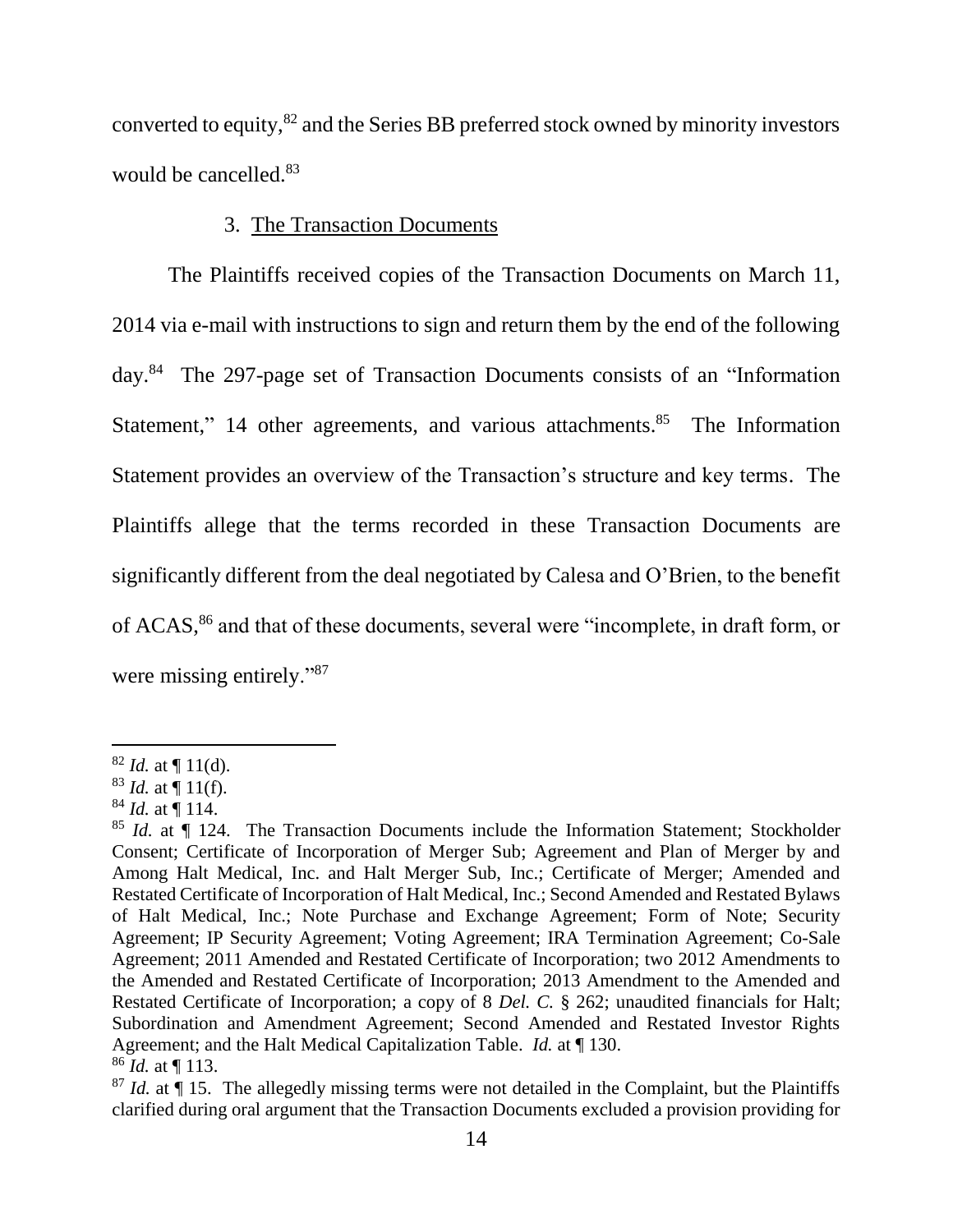Additionally, the Plaintiffs allege that "[t]he pressure to close the . . . Transaction within one day was manufactured by American Capital in order to force the [Plaintiffs] to sign" <sup>88</sup> and that they were "coerced into the . . . Transaction through ACAS's Controlled Directors' pressure and inequitable conduct, including false representations by ACAS representatives that Halt would be sold within one year, which would have given the [Plaintiffs] an opportunity to recover some of their investments, despite the significantly dilutive impact of the [Transaction] on the [Plaintiffs'] interests."<sup>89</sup> The Plaintiffs only signed, they allege, "under a threat that if they did not sign, American Capital would demand payment in full of its \$50 Million Note, which Halt could not pay, and could no longer prevent through a Chapter 11 proceeding."<sup>90</sup>

Upon information and belief, the Plaintiffs allege that the Board—which at the time consisted of Hahl, Janish, O'Brien, Lewis, Cohen, Calesa, and Lee<sup>91</sup>—also received and signed the Transaction Documents within one day.<sup>92</sup> The Plaintiffs allege that, due to this tight timeframe, the Transaction was approved by Halt's

the sale of Halt within one year. Oral Argument Tr. 62:21–24 ("THE COURT: So what's the material term that was missing? Is it this agreement to sell the company in a year? MR. BIEMER: Yes, Your Honor.").

<sup>88</sup> Compl. ¶ 15.

<sup>89</sup> *Id.* at ¶ 13.

<sup>90</sup> *Id.* at ¶ 115.

<sup>91</sup> *Id.* at ¶¶ 66–67.

<sup>92</sup> *Id.* at ¶ 14.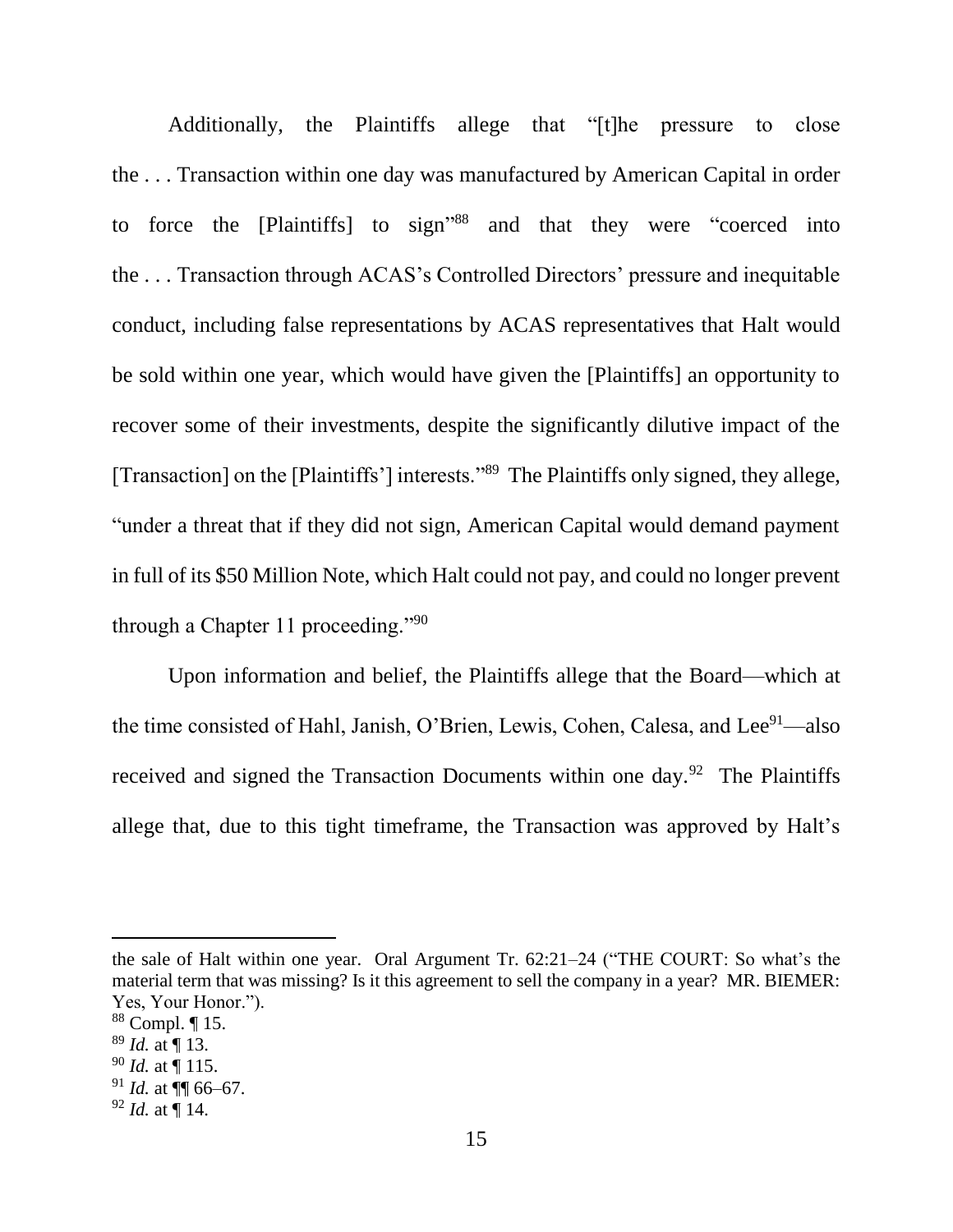Board with "little or no analysis as to its fairness" to the Plaintiffs.<sup>93</sup> Specifically, the Board approved the Transaction without an independent valuation of the Transaction or the benefits ACAS was to receive in exchange for its additional financing; a fairness opinion or the assistance of a financial advisor; a special committee of independent directors to review the Transaction; an opportunity to solicit or explore financing from other sources under less "onerous" terms; having read the Transaction Documents; or holding a meeting of the Board to vote on the Transaction Documents. 94

## <span id="page-17-0"></span>4. The Board's Failure to Sell Halt Post-Transaction

Following the Transaction, ACAS's position in Halt increased from approximately 26% to almost  $66\%$ ,  $95$  and ACAS had four ACAS-designated seats out of a total of seven, held by Hahl, Janish, O'Brien, and non-party Sacks, <sup>96</sup> who

<sup>93</sup> *Id.* at ¶ 8. *But see infra*, note [94.](#page-17-0)

<sup>&</sup>lt;sup>94</sup> Compl.  $\P\P$  9, 119–23. I note, however, that the Information Statement provides that the Board "determined that the Merger . . . represented the most attractive transaction for Halt and its stockholders taking into account the terms of the proposal, the level of commitment on the part of the potential investors and the likelihood that the transaction would close so that Halt could continue its business." Information Statement, at 10. The Board noted specifically that "the proposed transactions provided for the simplification of the Company's capital structure making the Company more attractive to prospective investors, provided for the conversion of the Senior Secured Notes and Bridge Notes, and provided the Company with additional equity financing to meet[] its near term working capital needs." *Id.*

 $95$  Compl.  $\P$  11(b). As pled, ACAS's post-Transaction equity position is not entirely clear. The Complaint alleges that, "[f]ollowing the Merger, the holders of the \$73 million note, *primarily ACAS*, held approximately 66% of the equity in Halt," but does not state what percentage of the equity of Halt that ACAS, alone, held. *Id.* (emphasis added). <sup>96</sup> *Id.* at ¶ 66(d).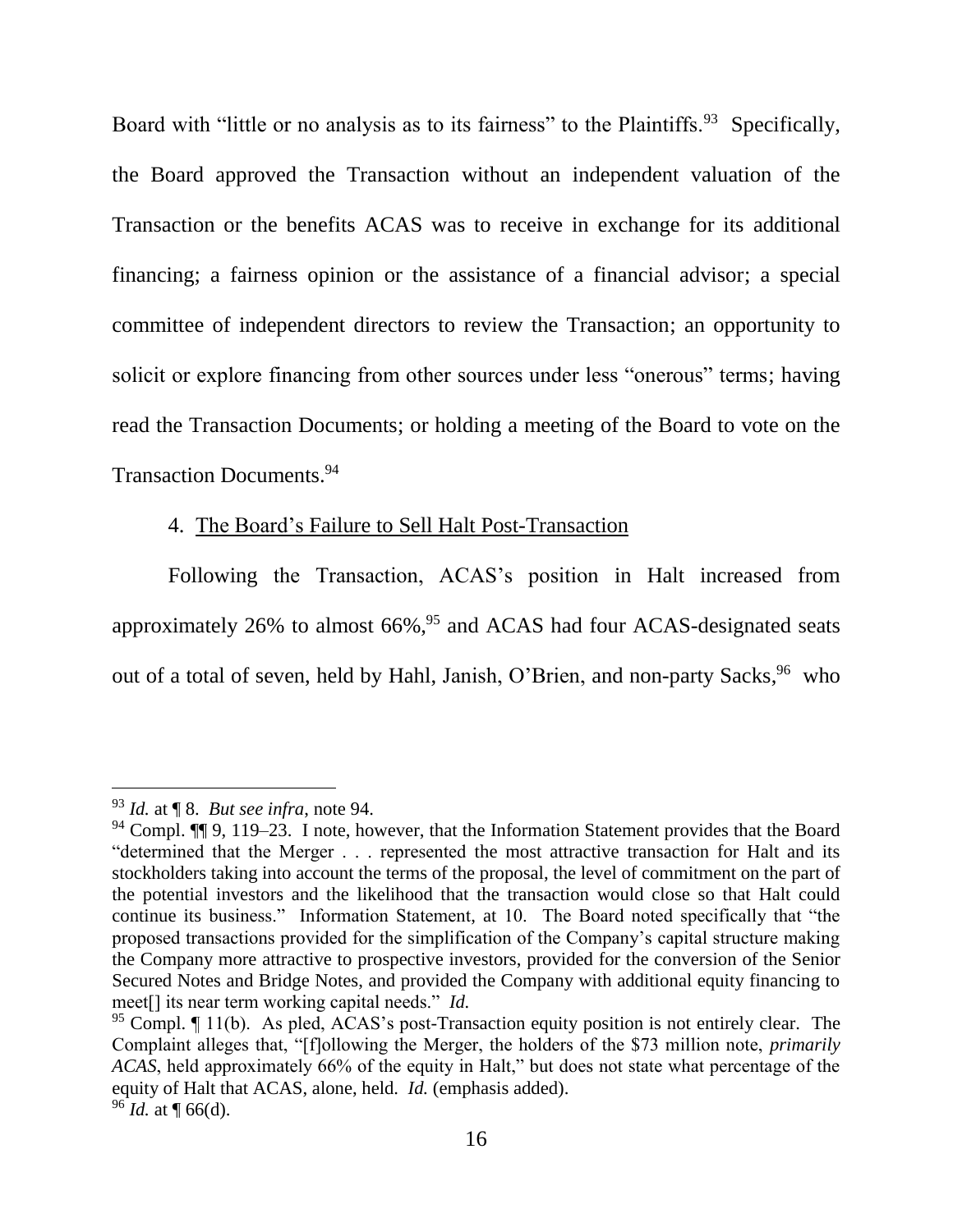replaced former director Lee.<sup>97</sup> The Plaintiffs allege that ACAS received a disproportionate benefit from the Transaction, representing an unfair price to Plaintiffs in light of the substantial contributions made by the minority investors to help keep Halt afloat during the preceding years.<sup>98</sup> They allege that only after the Transaction did the Defendants' true motive emerge:<sup>99</sup> ACAS sought to starve Halt, ensuring the dilution of the Plaintiffs' interests and the cancellation of their Series BB Preferred stock, all in order to "squeeze" the minority investors out of the Company.<sup>100</sup> According to the Plaintiffs, ACAS—ignoring the fact that Halt was "well-positioned for a sale" prior to the Transaction $101$ —had no intention to sell Halt, seeking instead to seize the value of the Company for itself.<sup>102</sup>

<sup>97</sup> *Id.* at ¶ 68.

<sup>&</sup>lt;sup>98</sup> See id. at ¶ 138 ("American Capital received a disproportionate benefit from the [] Transaction in the form of almost all of Halt's value in comparison to the money that ACAS might advance to Halt as part of the Transaction. On the other hand, the [Plaintiffs], whose Bridge Note and equity investments provided significant support to Halt for many years, have seen their interests severely diluted and will suffer further dilution in March 2015. The [] Transaction therefore was entirely unfair in terms of price.").

<sup>&</sup>lt;sup>99</sup> *Id.* at ¶ 16 ("The true facts only emerged post-Merger. Since March 2014, it has been made clear that the purpose of the . . . Transaction was not to fund Halt, which has seen little benefit from the [Transaction], but to squeeze out the minority investors and leave ACAS with everything.").

<sup>&</sup>lt;sup>100</sup> See id. at ¶ 133 ("American Capital instead has demonstrated an intent to (a) starve Halt by cutting Halt's budget to the bone; (b) prevent Halt from commercializing the Acessa™ System; (c) block any possibility of a sale or full blown commercialization until at least 2016, thereby making certain that the Minority Investors have no opportunity to prevent the further dilution and subordination of their interests and the cancellation of the Series BB Preferred stock; and (d) position Halt to miss its covenants in 2014, which will allow American Capital to take over").

<sup>101</sup> *See, e.g.*, *id.* at ¶ 98 ("In 2013, the Center for Medicare and Medicaid Service ("CMS") announced it would cover the Accessa™ procedure at the highest reimbursement amount offered for any gynecological procedure.").

<sup>&</sup>lt;sup>102</sup> *Id.* at ¶ 18 ("American Capital and the Controlled Directors announced that there is no interest in selling Halt, and that they will do little in respect to commercializing and marketing the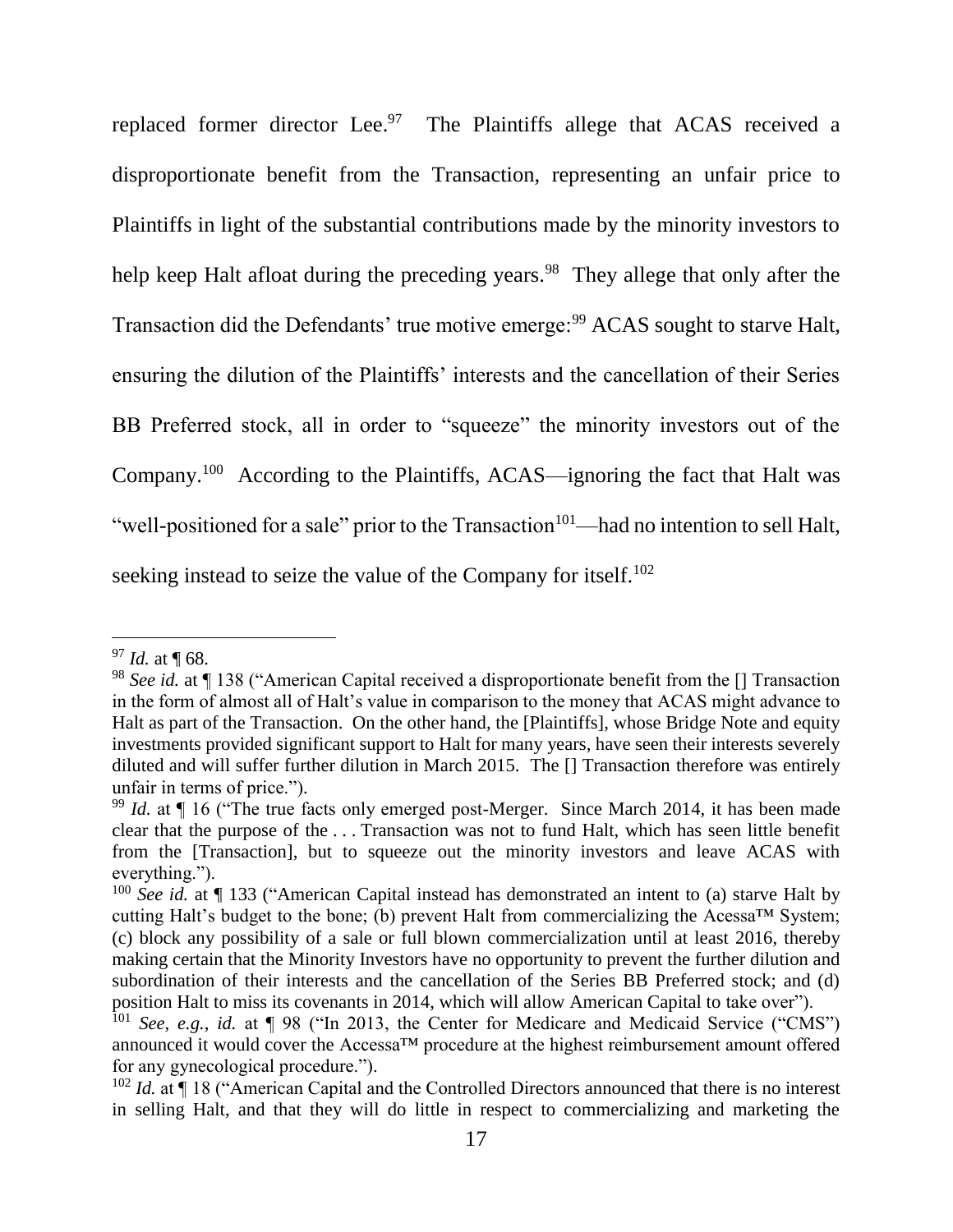#### *C. Procedural History*

The Plaintiffs filed their Verified Complaint on January 16, 2015 as a direct action against ACAS and the Director Defendants. Count I, against ACAS, alleges breach of fiduciary duty, owed as a controlling stockholder, to minority investors.<sup>103</sup> Count II, against the Director Defendants, alleges breach of fiduciary duty by approving the Transaction with terms dictated by ACAS and without adequate review, and by attempting to conceal and avoid disclosure of the relevant details of the Transaction by providing the Transaction Documents one day before they had to be signed and returned.<sup>104</sup> Count III, pled in the alternative against ACAS, alleges aiding and abetting breaches of fiduciary duty owed by the Director Defendants.<sup>105</sup> Finally, Count IV, against the Director Defendants, alleges violations of Sections  $242(b)(1)$  and  $228$  of the DGCL.<sup>106</sup> The Plaintiffs seek a judgment rescinding the Transaction and restoring the rights and investment interests of the Plaintiffs, damages, a judgment enjoining further violations of the Defendants' fiduciary duties, and costs of the action. 107

Accessa™ System until after 2015, thereby furthering their scheme to seize the value of Halt for ACAS, to the detriment of Halt's" minority investors, the Plaintiffs here.).

<sup>&</sup>lt;sup>103</sup> *Id.* at  $\P$  142. The Plaintiffs contend that ACAS, the purported controller of Halt, concocted a scheme to substantially reduce the Plaintiffs' interests in Halt and to take control of its valuable intellectual property without fair price or process. *Id.* at ¶ 2.

 $104$  *Id.* at  $\P\P$  157–58.

 $105$  *Id.* at  $\P\P$  162–73.

 $106$  *Id.* at  $\P\P$  174–82.

<sup>107</sup> *Id.* at 47.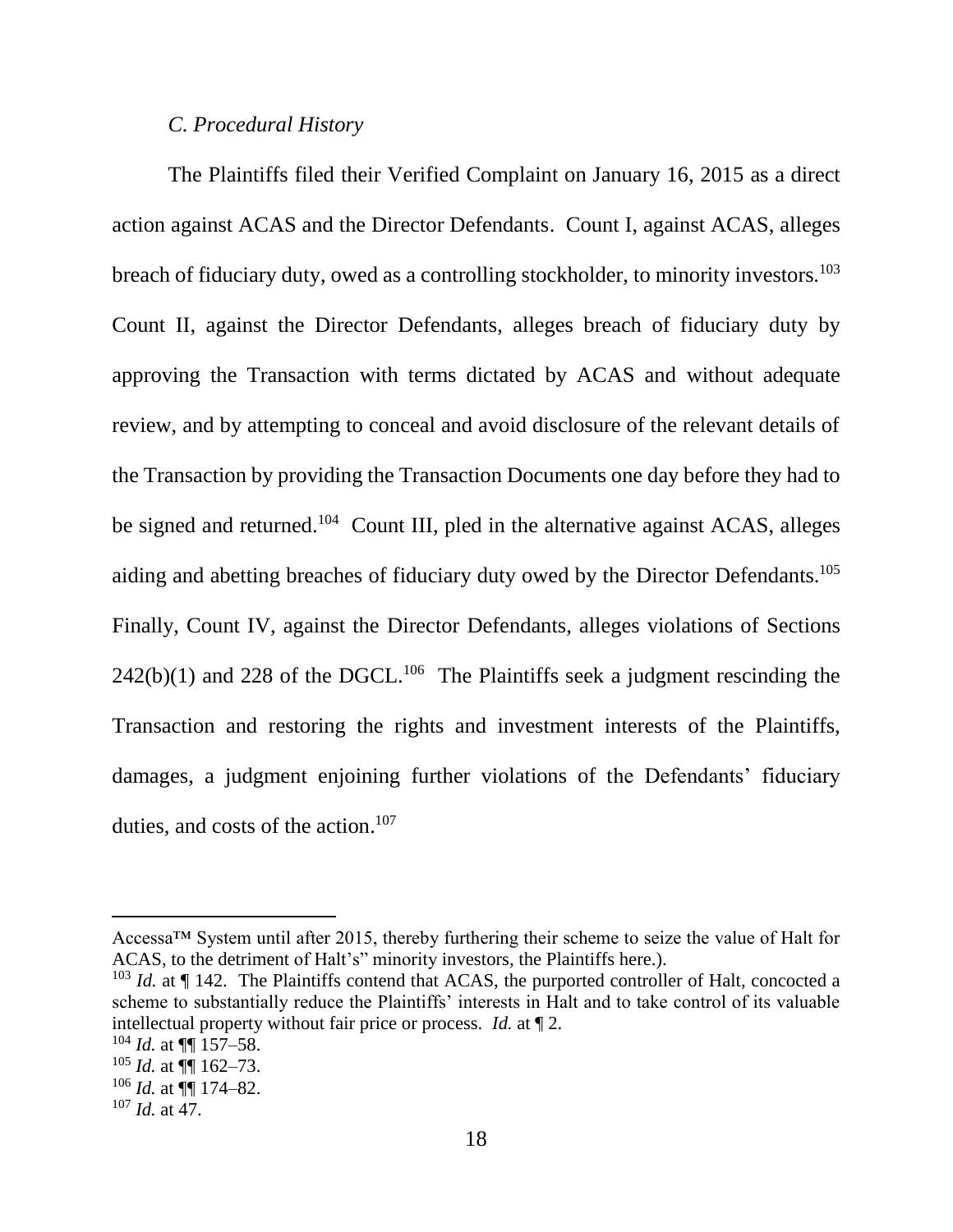The Defendants filed a Motion to Dismiss on February 10, 2015 (the "Motion"). After full briefing of the Motion, I heard oral argument on September 16, 2015, at which time I requested supplemental briefing relating to the acquiescence and estoppel defenses raised by the Defendants.<sup>108</sup> This Memorandum Opinion denies in part and grants in part the Defendants' Motion.

#### **II. ANALYSIS**

#### *A. Standard of Review*

In deciding a motion to dismiss under Rule 12(b)(6), the Court "must accept as true all well-pled allegations of fact and draw reasonable inferences in the plaintiff's favor."<sup>109</sup> The Court will dismiss the complaint "only if it determines with reasonable certainty that, under any set of facts that could be proven to support the claims asserted, the plaintiff would not be entitled to relief."<sup>110</sup> However, the Court need not accept "[m]ere conclusions of law or fact."<sup>111</sup>

The Plaintiffs have made no attempt to argue that demand on the current Board should be excused here, and presumably in light of the restriction of the

<sup>&</sup>lt;sup>108</sup> Specifically, I asked the parties to address whether "the actions and knowledge of Mr. Calesa [can] be imputed to Plaintiffs, Calesa Associates, L.P. and Calesa Family Trust, July 6, 2000, upon the record appropriate to consideration of the Motion to Dismiss?" *Calesa Assoc., L.P. v. Am. Capital, Ltd.*, C.A. 10557-VCG, at 1 (Del. Ch. Oct. 15, 2015) (LETTER).

<sup>109</sup> *Caspian Alpha Long Credit Fund, L.P. v. GS Mezzanine Partners 2006, L.P.*, 93 A.3d 1203, 1205 (Del. 2014) (citation omitted).

<sup>110</sup> *Berger v. Intelident Solutions, Inc.*, 911 A.2d 1164, 1168–69 (Del. Ch. 2006) (internal quotation omitted).

<sup>&</sup>lt;sup>111</sup> *Id.* at 1169 (citation omitted).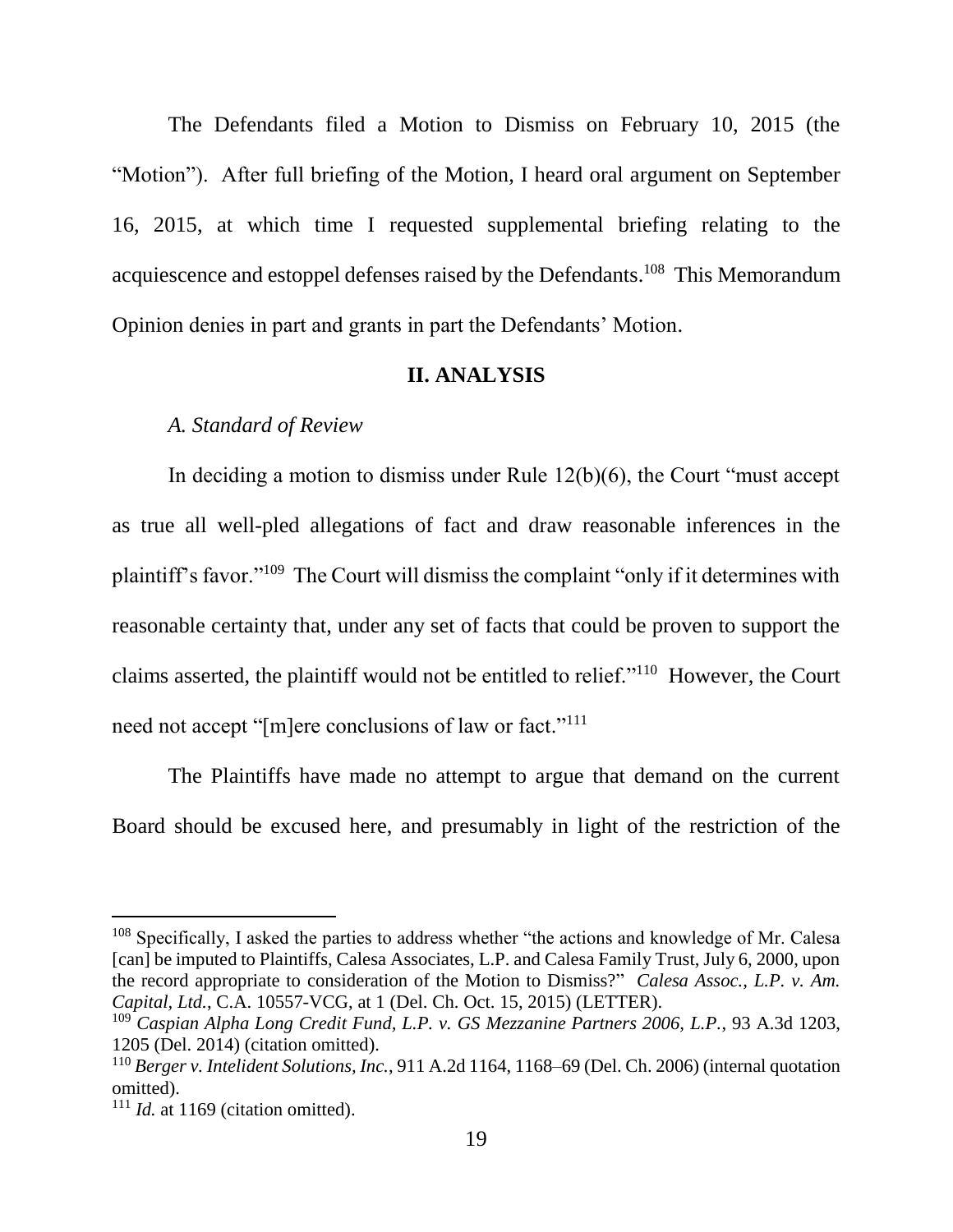Complaint to extraction-type *Gentile*<sup>112</sup> direct claims, the Defendants have moved under Rule 12(b)(6), and have argued for dismissal under the lenient notice standard set out above. A few observations are in order, however.

Claims alleging dilution resulting from a breach of the duty of loyalty benefiting an insider were recognized as both derivative and direct in *Gentile v. Rossette* and *Carsanaro*. These decisions were in the post-merger context: the derivative claims there were extinguished by the merger and, absent direct actions, the breaches of loyalty alleged could never be remedied, an anathema to equity. Here, by contrast, the fiduciary duty claims alleged—similarly dual in nature as were those in *Gentile* and *Carsanaro*—could be pursued derivatively by the Plaintiffs, who remain stockholders in Halt. That, however, would require a specific pleading sufficient to show that demand, with reference to the current Board, would be futile. In other words, the dual nature of the extraction claim in this context allows a plaintiff to choose a form of action with either a lenient or a strict pleading standard. The result is not hard to predict.

Such a situation is problematic. The negative aspects of derivative litigation—including diversion of the board's attention from the company's business, as well as the possibility of strike suits—gave rise to the pleading requirements of Rule 23.1. The same negatives apply to the direct extraction claim.

<sup>112</sup> *Gentile v. Rossette*, 906 A.2d 91 (Del. 2006).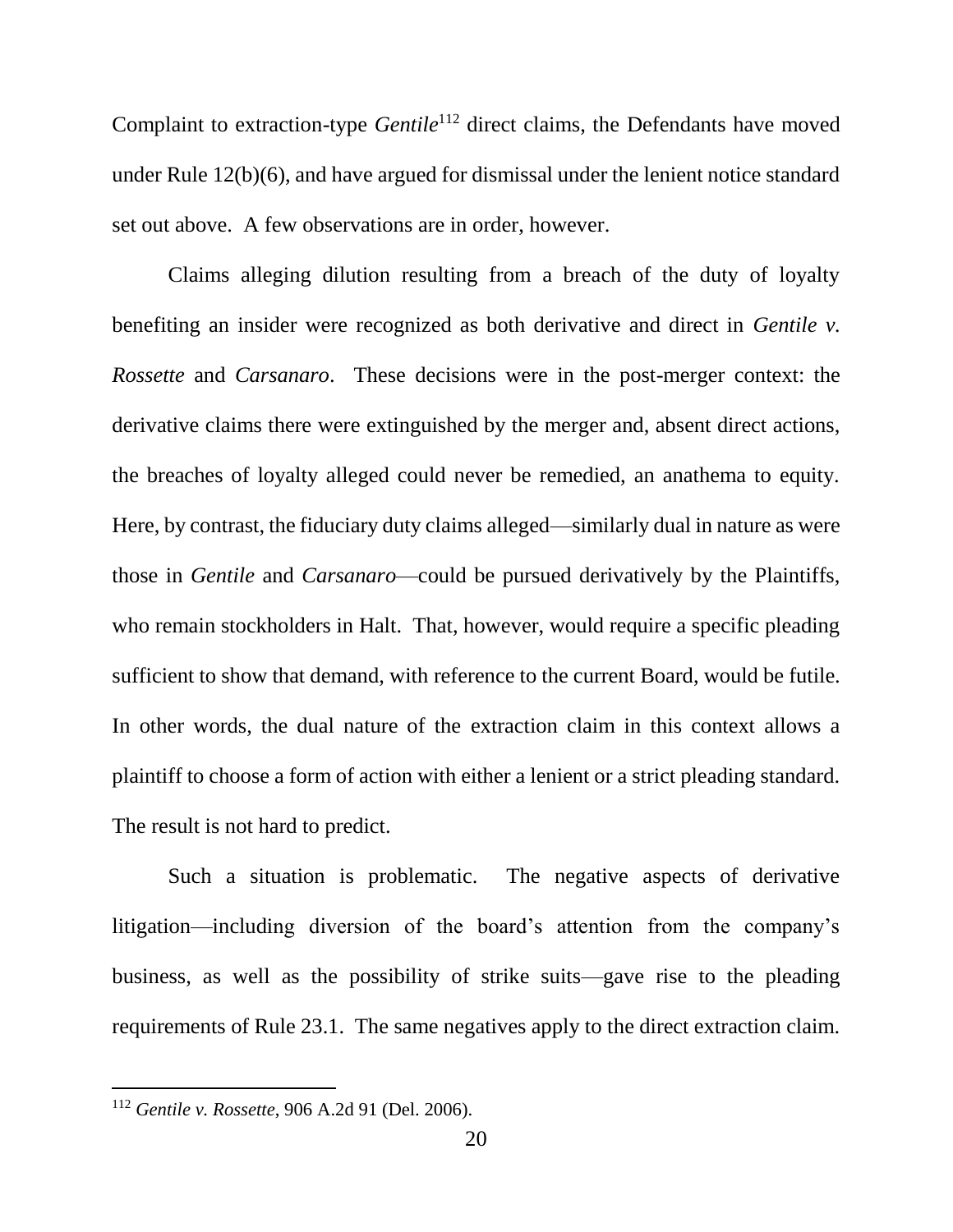This pleading anomaly and its potential for mischief was noted by the Court in the recent *In re El Paso Pipeline Partners, L.P. Derivative Litigation*. <sup>113</sup> In that case, a cause of action that was in fact both direct and derivative was brought as a derivative claim only. A merger subsumed the derivative claim. In addition to finding that the cause of action survived the merger, the *El Paso* Court opined that

[t]he more appropriate way to view [such a] cause of action . . . is as a dual-natured claim with aspects that are both derivative and direct. In my view, Delaware law can and should treat a dual-natured claim as derivative for purposes of Rule 23.1 and the doctrine of demand, but as direct for purposes of determining whether sell-side investors can continue to pursue the claim after a merger.  $114$ 

In other words, *El Paso* suggests that a dual-natured claim should be addressed under the particularized pleading standard of Rule 23.1.

If this rationale—which, to my mind, is self-evidently reasonable and efficient—were applied here, it would require a pleading that the Plaintiffs have not attempted to make, and a review under a particularized pleading standard that neither party has argued is appropriate.<sup>115</sup> Therefore, I analyze the Complaint under the pleading requirements of Rule 12(b)(6).

# *B. Counts I and II: Breaches of Fiduciary Duties by ACAS and the Director Defendants*

<sup>113</sup> 2015 WL 7758609 (Del. Ch. Dec. 2, 2015).

 $114$  *Id.* at \*2.

<sup>&</sup>lt;sup>115</sup> The Defendants have argued that the Plaintiffs' claims are derivative, not direct; they have not argued that to the extent direct claims were pled, they were nonetheless subject to Rule 23.1.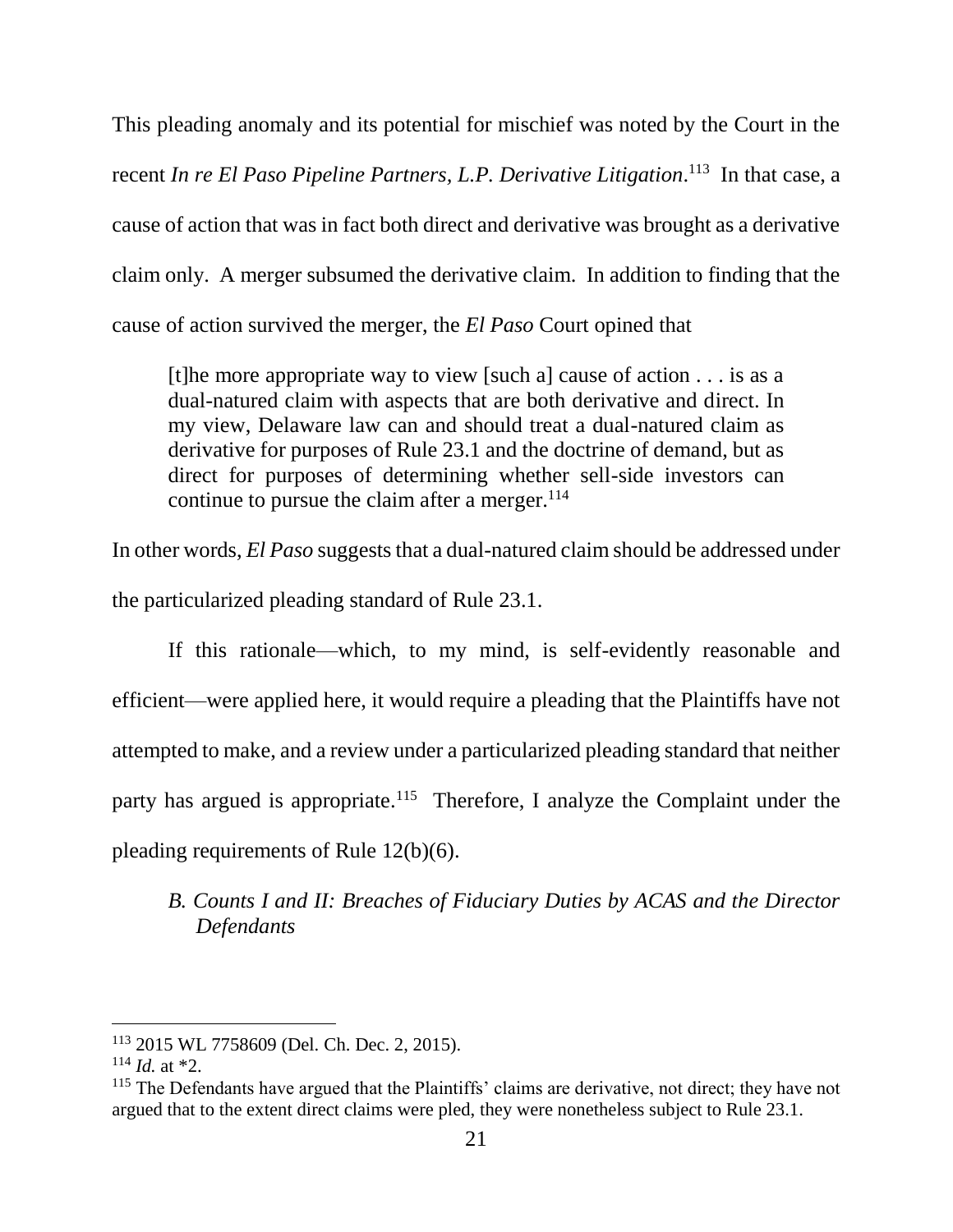The "reasonable conceivability" pleading standard of Rule 12(b)(6) "asks whether the allegations in the complaint could entitle a plaintiff to relief," which in turn "depends upon the level of scrutiny under which those allegations are reviewed."<sup>116</sup> The business judgment rule establishes a presumption in favor of the directors,<sup>117</sup> which a plaintiff can overcome by adequately alleging facts to support a reasonable inference that "(1) a controlling stockholder stands on both sides of a transaction or (2) at least half of the directors who approved the transaction were not disinterested or independent."<sup>118</sup> Where the business judgment rule is rebutted, entire fairness is the applicable standard of review.<sup>119</sup> Under the entire fairness standard, the Court will inquire "into two interrelated concepts: fair dealing and fair price."<sup>120</sup> Because I find below that the Plaintiffs have pled facts supporting a

<sup>116</sup> *Crimson Exploration*, 2014 WL 5449419, at \*8.

<sup>&</sup>lt;sup>117</sup> *See id.* at  $*9$  ("Under 8 *Del. C.* § 141(a), the business and affairs of a corporation are managed under the direction of the board of directors. The business judgment rule is a principle of prudence and discretion that operates to preclude a court from imposing itself unreasonably on the business and affairs of a corporation. The rule in effect provides that where a director is independent and disinterested, there can be no liability for corporate loss, unless the facts are such that no person could possibly authorize such a transaction if he or she were attempting in good faith to meet their duty. The rule posits a powerful presumption in favor of actions taken by the directors in that a decision made by a loyal and informed board will not be overturned by the courts unless it cannot be attributed to any rational business purpose.") (internal quotations omitted).

<sup>118</sup> *In re KKR Fin. Holdings LLC S'holder Litig.*, 101 A.3d 980, 990 (Del. Ch. 2014) (citations omitted).

<sup>119</sup> *E.g.*, *New Jersey Carpenters Pension Fund v. info GROUP, Inc.*, 2011 WL 4825888, at \*8 (Del. Ch. Sept. 30, 2011).

<sup>120</sup> *Crimson Exploration*, 2014 WL 5449419, at \*9. *See also id.* ("[Fair dealing] embraces questions of when the transaction was timed, how it was initiated, structured, negotiated, disclosed to the directors, and how the approvals of the directors and stockholders were obtained. The [fair price] aspect of fairness relates to the economic and financial considerations of the proposed merger, including all relevant factors: assets, market value, earnings, future prospects, and any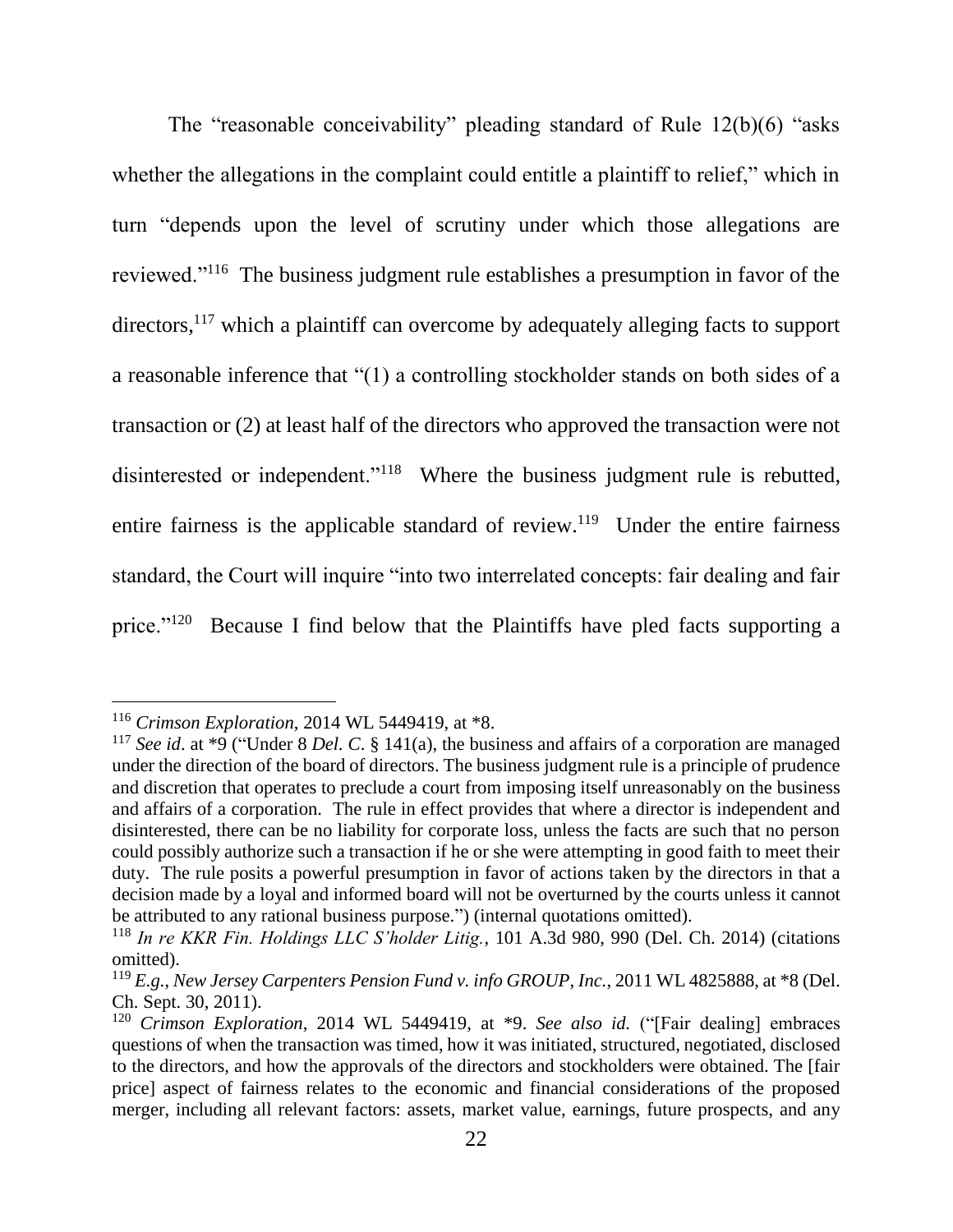reasonable inference that ACAS was a controlling stockholder standing on both sides of the Transaction, entire fairness review is triggered.<sup>121</sup>

A stockholder is controlling, and owes fiduciary duties to the other stockholders, "if it owns a majority interest in or *exercises control* over the business affairs of the corporation."<sup>122</sup> Here, because ACAS owned only 26% of the Company prior to the Transaction, the Plaintiffs must allege facts to demonstrate that ACAS exercised "actual control" over the Board at the time of the Transaction. The Plaintiffs allege in Count I that ACAS breached its fiduciary duties owed as a controlling stockholder to the minority Plaintiff investors by "exercise[ing] control over Halt's business and affairs,"<sup>123</sup> and by "promoting its own interests over the interests" of the Plaintiffs.<sup>124</sup> They allege further that "American Capital on its own and through [the Director Defendants] on the Halt Board has repeatedly manipulated Halt by promising, then withholding, funding, and acquiring the Broadband note secured by Halt's intellectual property in order to force the Halt board to make

other elements that affect the intrinsic or inherent value of a company's stock." (quoting *Emerald Partners v. Berlin*, 787 A.2d 85, 97 (Del. 2001))).

<sup>121</sup> *Orman v. Cullman*, 794 A.2d 5, 21 (Del. Ch. 2002) ("One way for a plaintiff to overcome [the] burden [of the business judgment rule], for example, is to allege facts demonstrating a squeeze out merger or a merger between two corporations under the control of a controlling shareholder. If facts of that nature are sufficiently alleged, the business judgment presumption is rebutted and entire fairness is the standard of review.").

<sup>122</sup> *Kahn v. Lynch Commc'n Sys., Inc.*, 638 A.2d 1110, 1113 (Del. 1994) (emphasis in original).  $123$  Compl. ¶ 144.

 $124$  *Id.* at ¶ 145.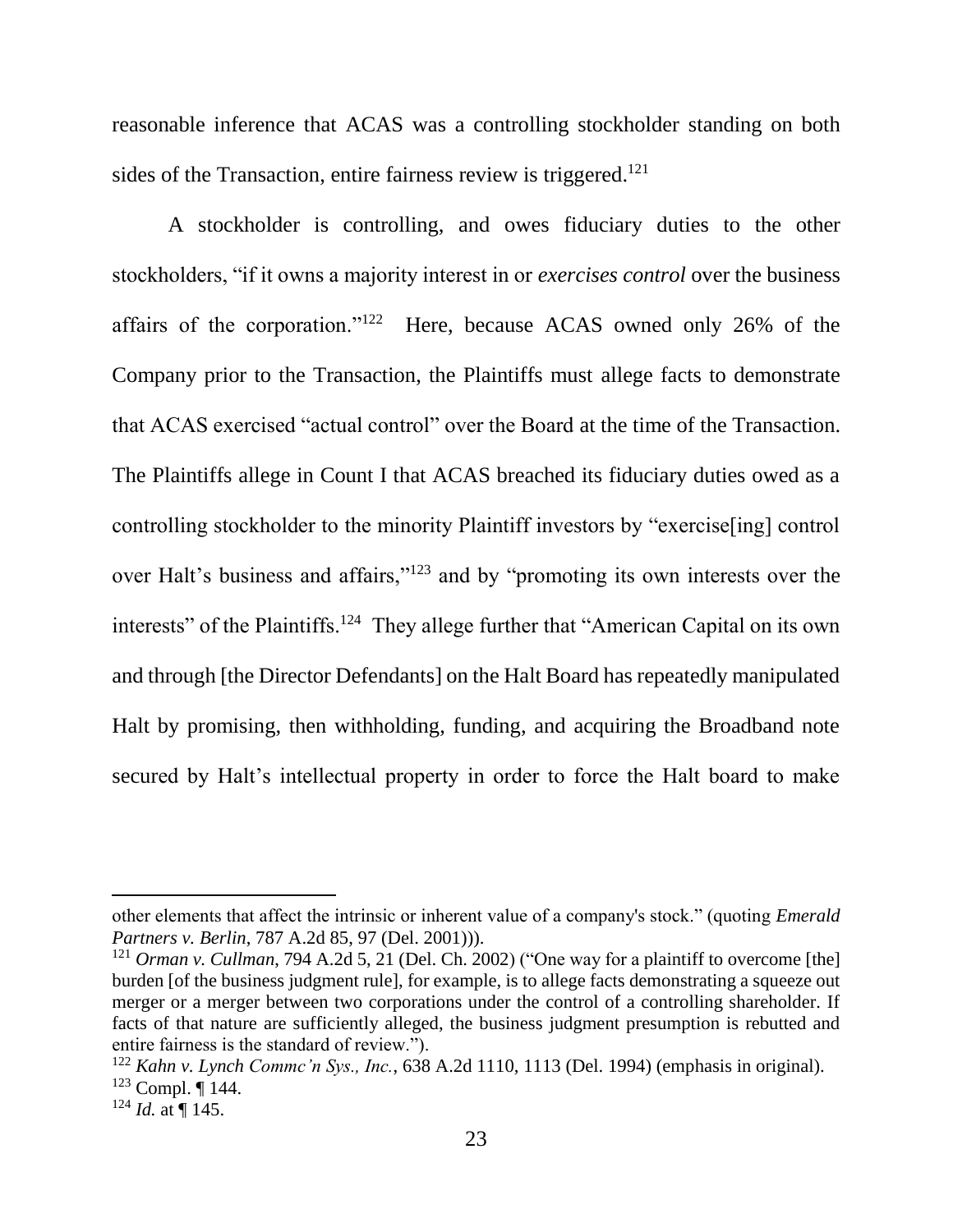decisions under duress that were to the detriment" of the Plaintiffs.<sup>125</sup> The Defendants counter that the "Plaintiffs' theory appears to be that the contractual rights held by ACAS allegedly gave it superior bargaining position with respect to the Transaction and, therefore, ACAS had the ability to control the Halt Board by virtue of that bargaining position,"<sup>126</sup> contending that "[n]o other theory is pled."<sup>127</sup> They argue that, because a plaintiff cannot demonstrate control by merely alleging facts demonstrating that a stockholder has exercised duly obtained *contractual* rights to its benefit and to the detriment of the company,  $128$  I should dismiss Count I for failure to state a claim.

While I agree with the Defendants that the Plaintiffs' allegations regarding ACAS's exercise of contractual rights, alone, are not sufficient to demonstrate control,<sup>129</sup> that is not the only theory on which the Plaintiffs have relied in claiming

 $125$  *Id.* at ¶ 146.

<sup>126</sup> Defs' Opening Br. 25.

<sup>127</sup> *Id.*

<sup>128</sup> *See, e.g.*, *Thermopylae Capital Partners v. Simbol, Inc.*, 2016 WL 368170, at \*14 (Del. Ch. Jan. 29, 2016) ("[A] stockholder who—via majority stock ownership or through control of the board—operates the decision-making machinery of the corporation, is a classic fiduciary; in controlling the company he controls the property of others—he controls the property of the noncontrolling stockholders. Conversely, an individual who owns a contractual right, and who exploits that right—even in a way that forces a reaction by a corporation—is simply exercising his own property rights, not that of others, and is no fiduciary."); *Superior Vision Serv., Inc. v. ReliaStar Life Ins. Co.*, 2006 WL 2521426 (Del. Ch. Aug. 25, 2006).

<sup>&</sup>lt;sup>129</sup> For instance, the Plaintiffs' following allegation, alone, would be insufficient to demonstrate control by ACAS:

ACAS . . . has used its blocking rights (a) to force the Halt board to accept funding on increasingly egregious terms, including an above-market interest rate, exorbitant fees, additional equity, and additional seats on the Halt board; (b) to prevent Halt from financing with other institutional investors on a *pari passu* basis from ACAS;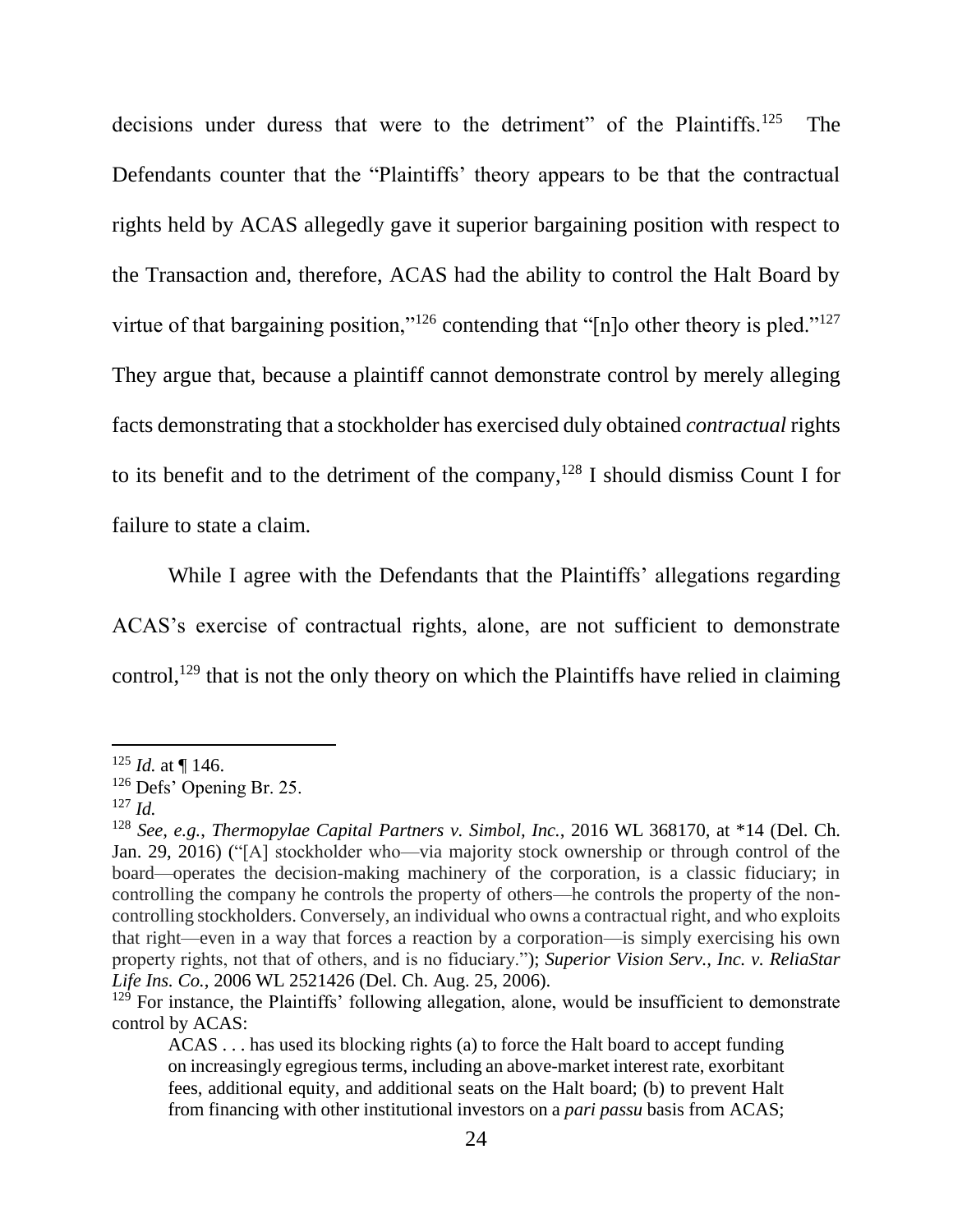that ACAS exercised control over the Halt "corporate machinery";<sup>130</sup> the Plaintiffs have pled sufficient facts to demonstrate that a majority of the Board was under the actual control and influence of ACAS.<sup>131</sup>

In *In re Crimson Exploration Inc. Stockholders Litigation*, <sup>132</sup> after conducting a survey of nine cases considering controller status for a minority stockholder, then-Vice Chancellor Parsons found no correlation between the percentage of equity owned and the determination of control status, holding that "[t]hese cases show that a large blockholder will not be considered a controlling stockholder unless [it] actually control[s] the board's decision about the challenged transaction."<sup>133</sup> In conducting this survey, the Vice Chancellor determined that there is no magic formula to find control; rather, it is a highly fact specific inquiry.<sup>134</sup> For example, in

and (c) to preclude certain [Plaintiffs] from participating on a *pari passu* [sic] even

when the terms were better than those offered by ACAS.

Compl. ¶ 63.

<sup>130</sup> *See Harman v. Masoneilan Int'l., Inc.*, 442 A.2d 487, 499 (Del. 1982).

<sup>131</sup> The facts before me here differ from those in *ReliaStar* and *Thermopylae*, where the plaintiffs did not allege facts sufficient to demonstrate that a majority of the board was under the control of the purported controller. In *ReliaStar*, any issuance of dividends by the company's board of directors was subject to a limitation in a series of stock purchase agreements requiring the "written consent of at least two-thirds of the [securities] then owned by such [i]nvestors." ReliaStar—a 44% equity-holder—thus wielded the contractual power to unilaterally block any issuance of dividends approved by the company's board. The action, alleging a breach of fiduciary duties by ReliaStar through its refusal to provide written consent to a dividend issuance unanimously approved by the board, was ultimately dismissed on the grounds that the exercise of a duly obtained contractual right does not amount to control. Similarly, the complaint in *Thermopylae* was dismissed, in part, because the allegation that the purported controller exercised its duly obtained contractual rights to the detriment of the Company, alone, was insufficient to demonstrate control. <sup>132</sup> 2014 WL 5449419 (Del. Ch. Oct. 24, 2014).

<sup>133</sup> *Crimson Exploration*, 2014 WL 5449419, at \*10.

<sup>&</sup>lt;sup>134</sup> *Id.* ("The scatter-plot nature of the holdings highlights the importance and fact-intensive nature of the actual control factor.").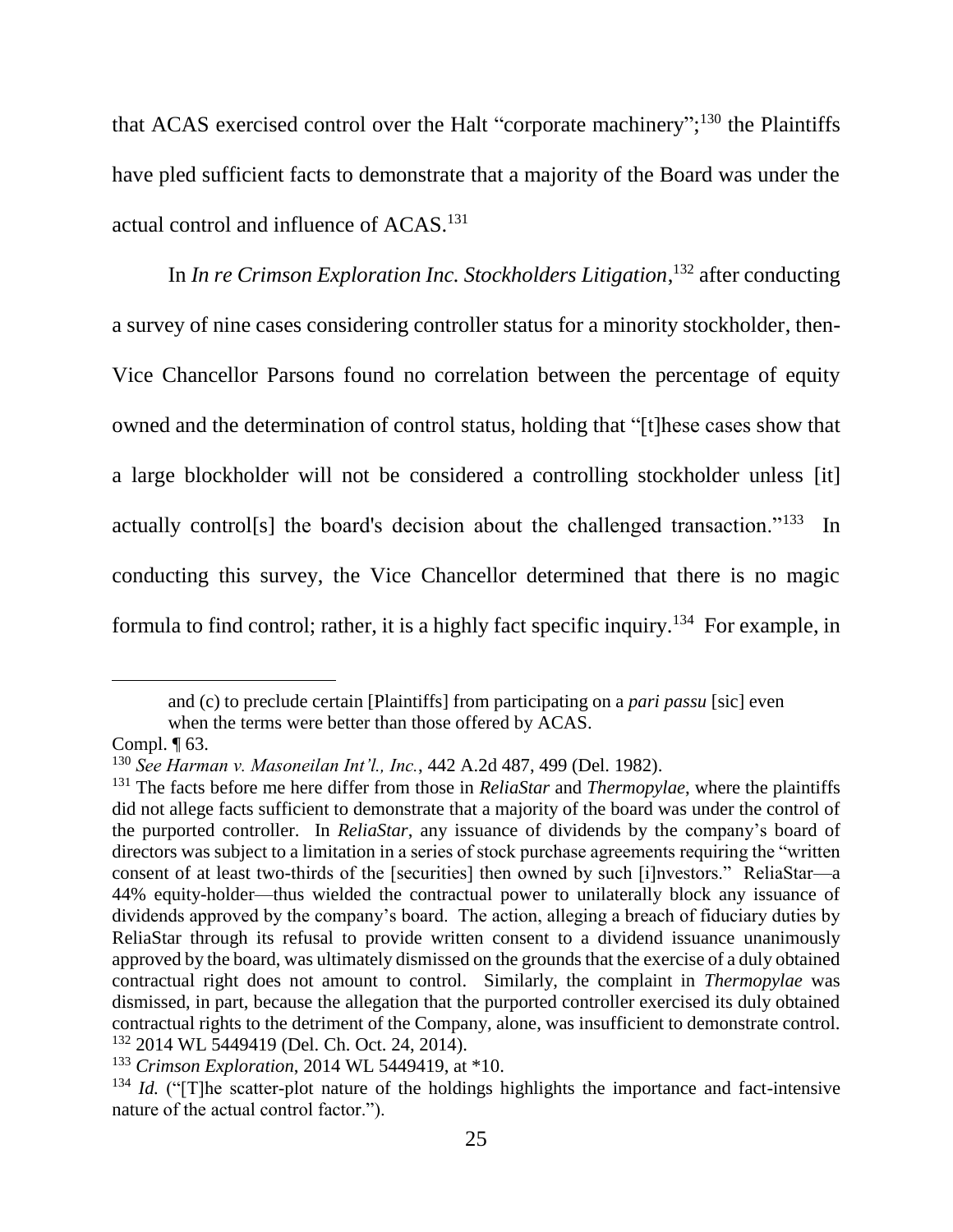one of the examined cases, *New Jersey Carpenters Pension Fund v. info GROUP,*  Inc.,<sup>135</sup> the Court "denied the defendants' motion to dismiss merger-related duty of loyalty claims on the grounds that the complaint adequately alleged that a majority of the directors lacked independence from Gupta, a director and the alleged controller, who the court found was interested in the transaction because of a unique liquidity need."<sup>136</sup> Similarly, I find here that the Plaintiffs' factual allegations are sufficient, under the low "reasonable conceivability" standard of Rule 12(b)(6), to infer that a majority of the Board was not independent or disinterested, but rather was under the influence of, or shared a special interest with, ACAS in regard to the Transaction, such that ACAS was a controlling stockholder at the time of the Transaction. This determination, in turn, is sufficient to rebut the business judgment rule with respect to actions of the Board.

Directors are "self-interested" when they appear on "both sides of a transaction" or expect to "derive any [material] personal financial benefit from it in the sense of self-dealing."<sup>137</sup> They lack independence where they were "beholden' to . . . or so under [the controller's] influence that their discretion would be sterilized."<sup>138</sup> The Plaintiffs allege that, at the time of the Transaction, five of the

<sup>135</sup> 2013 WL 610143 (Del. Ch. Feb. 13, 2013).

<sup>136</sup> *Crimson Exploration*, 2014 WL 5449419, at \*11.

<sup>137</sup> *Orman*, 794 A.2d at 23 (internal quotation marks omitted).

<sup>&</sup>lt;sup>138</sup> *Id.* at 24 (alteration in original).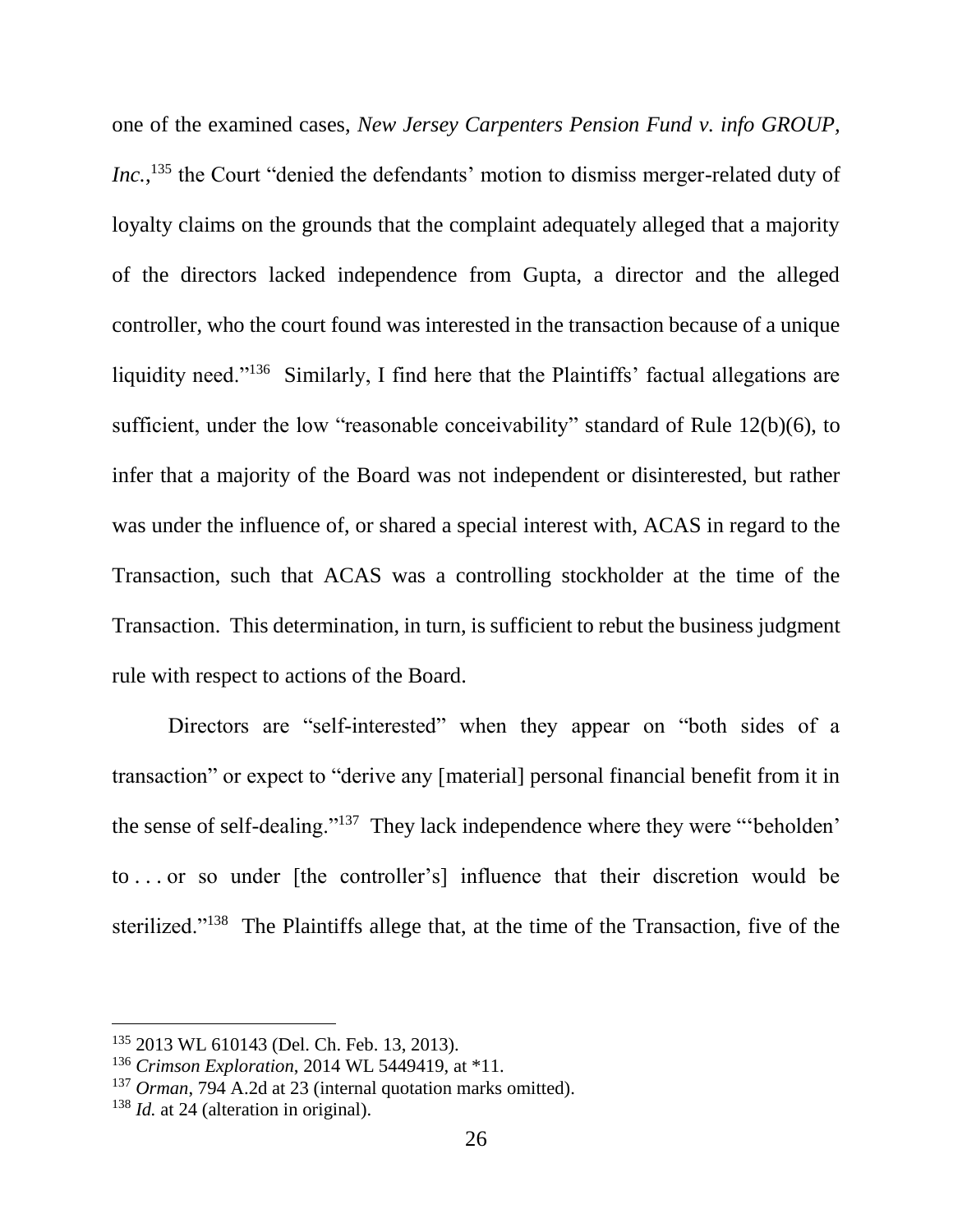Halt Directors were under the "control and influence of ACAS": Cohen, Hahl, Janish, Lewis, and O'Brien.<sup>139</sup> However, because there were seven directors on the Board at the time of the Transaction,<sup>140</sup> I need only make such a determination with respect to four of the Director Defendants in order to deny the Motion.

ACAS appointed several of the Director Defendant to the Board of Halt. The Defendants correctly argue that "[t]he fact that an allegedly controlling stockholder appointed its associates to the board of directors . . . without more, does not establish actual domination."<sup>141</sup> Whether these Defendants were controlled is an issue of fact which must, at this stage, be determined from an examination of the well-pled facts in the Complaint. I turn first to the allegations surrounding Director Defendants O'Brien and Hahl. "[F]or purposes of this Motion," the Defendants do not contest that O'Brien—who negotiated the Transaction on ACAS's behalf—lacked independence.<sup>142</sup> With respect to Hahl, the Plaintiffs allege that he, in addition to serving on Halt's Board, also served on the board of American Capital starting in 1996. 143 Hahl is thus a classic dual fiduciary, with duties to both sides in the

 $139$  Compl. ¶ 7.

 $140$  *Id.* at  $\P$  67.

<sup>141</sup> *In re Primedia Inc. Derivative Litig.*, 910 A.2d 248, 258 (Del. Ch. 2006) (citation omitted).

<sup>142</sup> *See* Defs' Opening Br. 35 ("The Complaint does not articulate a theory by which Mr. O'Brien is interested in the Transaction. However, the Complaint alleges that Mr. O'Brien is an officer of ACAS, who acted as the primary negotiator for ACAS in the Transaction. Although Defendants do not concede that Mr. O'Brien lacked independence from ACAS, they do not contest that issue for purposes of this Motion.").

 $143$  Compl. ¶ 48.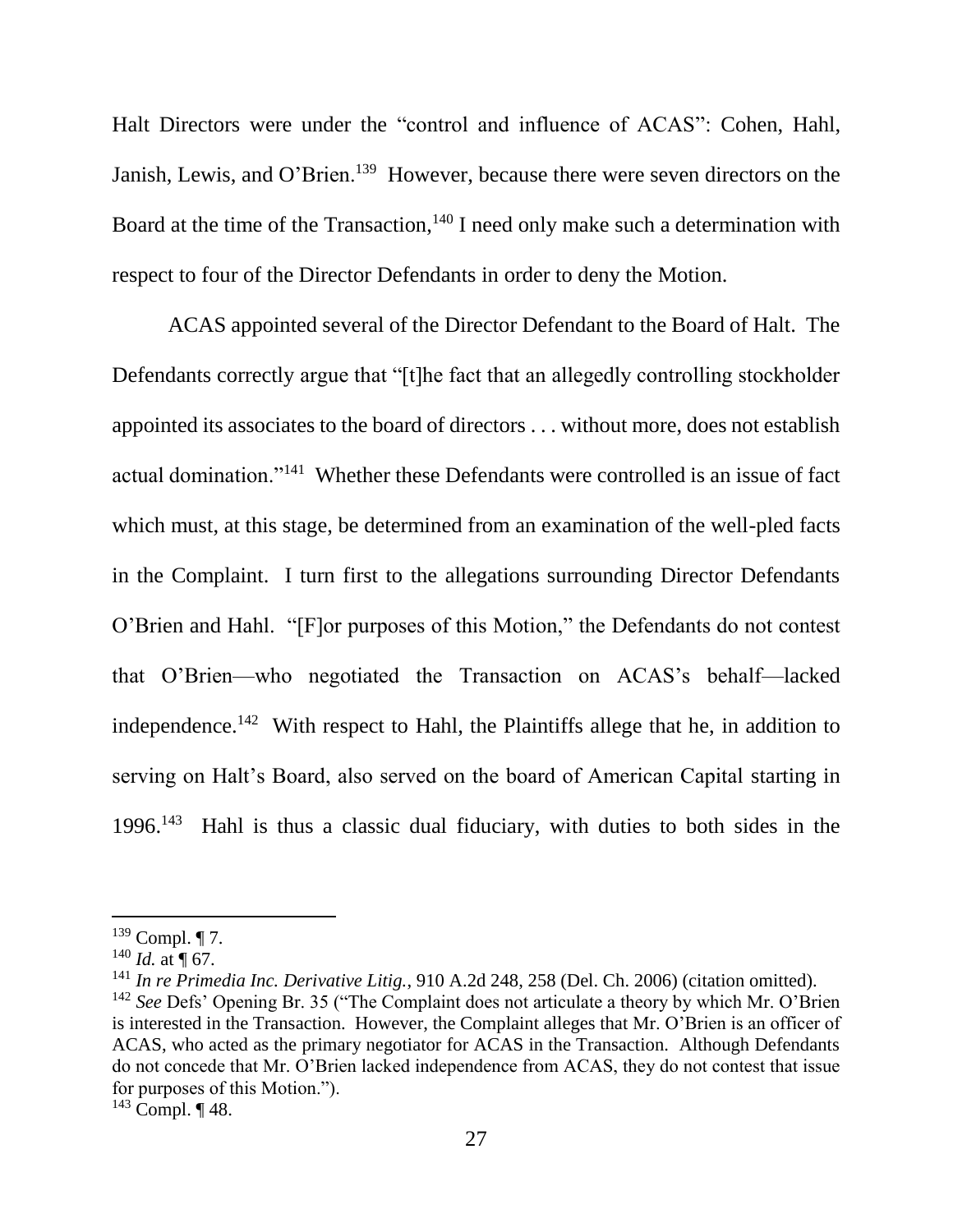Transaction.<sup>144</sup>

I next turn to Director Defendant Janish. The Plaintiffs allege that at the time of the Board action on the Transaction, Janish served as President and Chief Executive Officer of Avalon Laboratories, an American Capital portfolio company in which ACAS "had invested" over  $$66$  million.<sup>145</sup> The Defendants argue that this is insufficient; they point out that the Complaint does not establish that Janish's position at Avalon Laboratories was in any way under the control of ACAS, or that any compensation from Avalon Laboratories was material to him.<sup>146</sup> For purposes of this Motion, I need not resolve this issue, because Halt's Information Statement itself provides the following disclosure regarding Janish, as well as O'Brien and Hahl:

In considering whether to approve the Merger, Halt Stockholders should be aware that certain members of the Board of Directors have *interests that are in addition to or different than the interests of Halt's Stockholders generally*.

The following directors are affiliated with parties that have indicated their intention to participate in the Financing: Gordon O'Brien (by virtue of his association with American Capital, Ltd. and/or its affiliates), Neil Hahl (American Capital, Ltd. and/or its affiliates), and Mike Janish (American Capital, Ltd. and/or its affiliates). $147$ 

It is well-settled that a director "is considered interested when he will receive a

<sup>144</sup> *See Weinberger v. UOP, Inc.*, 457 A.2d 701, 710 (Del. 1983).

<sup>145</sup> Compl. ¶ 74.

<sup>146</sup> Defs' Opening Br. 31–32.

<sup>&</sup>lt;sup>147</sup> Information Statement, at 8 (emphasis added).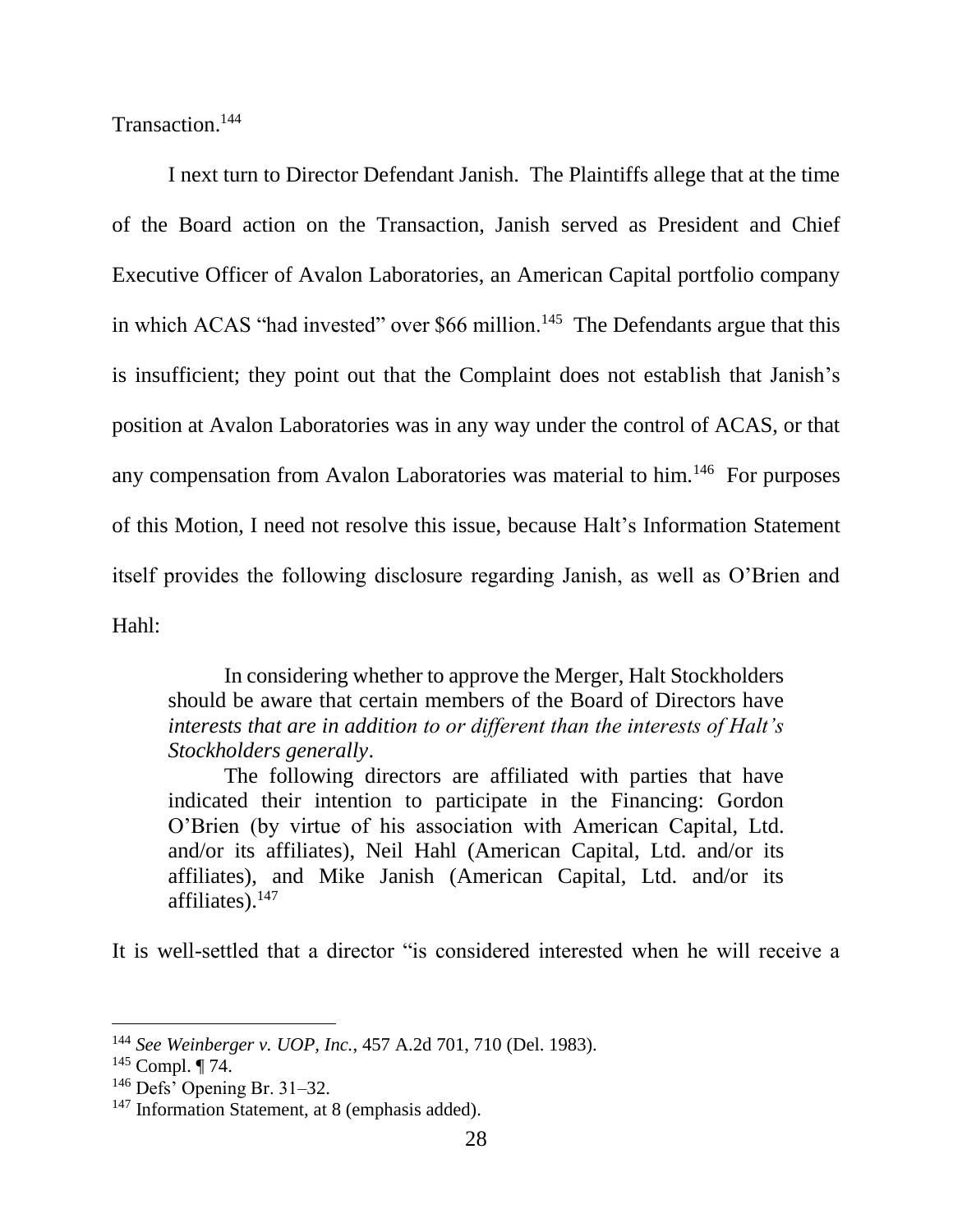personal financial benefit *from a transaction* that is not equally shared by the stockholders."<sup>148</sup> Therefore, I find that this disclosure in the Information Statement, along with the other factual allegations described above, is sufficient for Plaintiffs to satisfy the low "reasonable conceivability" standard of pleading under a 12(b)(6) motion with respect to these Director Defendants, including Janish.

I turn next to the allegations surrounding Cohen, the Halt CEO. The Plaintiffs suggest that Cohen was subject to a classic Morton's Fork:<sup>149</sup> approve the transaction despite what the Plaintiffs allege is the detriment to the unaffiliated stockholders, or see the Company—the source of his income—driven into ruin. Thus, in the Plaintiffs' view, Cohen was unable to exercise his independent business judgement on behalf of the Company. Specifically, the Plaintiffs allege that Cohen became beholden to ACAS when ACAS "became empowered to decide whether Mr. Cohen would continue to receive material benefits in the form of salary and incentives,"<sup>150</sup> and that Cohen, "[w]hile recognizing that ACAS's conduct was detrimental, . . . supported ACAS through his votes as a director because he knew that his job as Halt's Chief Executive Officer and his income depended upon ACAS's support."<sup>151</sup> I find that these factual allegations are sufficient to

<sup>148</sup> *Orman*, 794 A.2d at 29 (emphasis in original) (citation omitted).

<sup>&</sup>lt;sup>149</sup> Not to be confused with the less-problematic Morton's Toe.

 $150$  Compl.  $\P$  69.

 $151$  *Id.* at ¶ 108.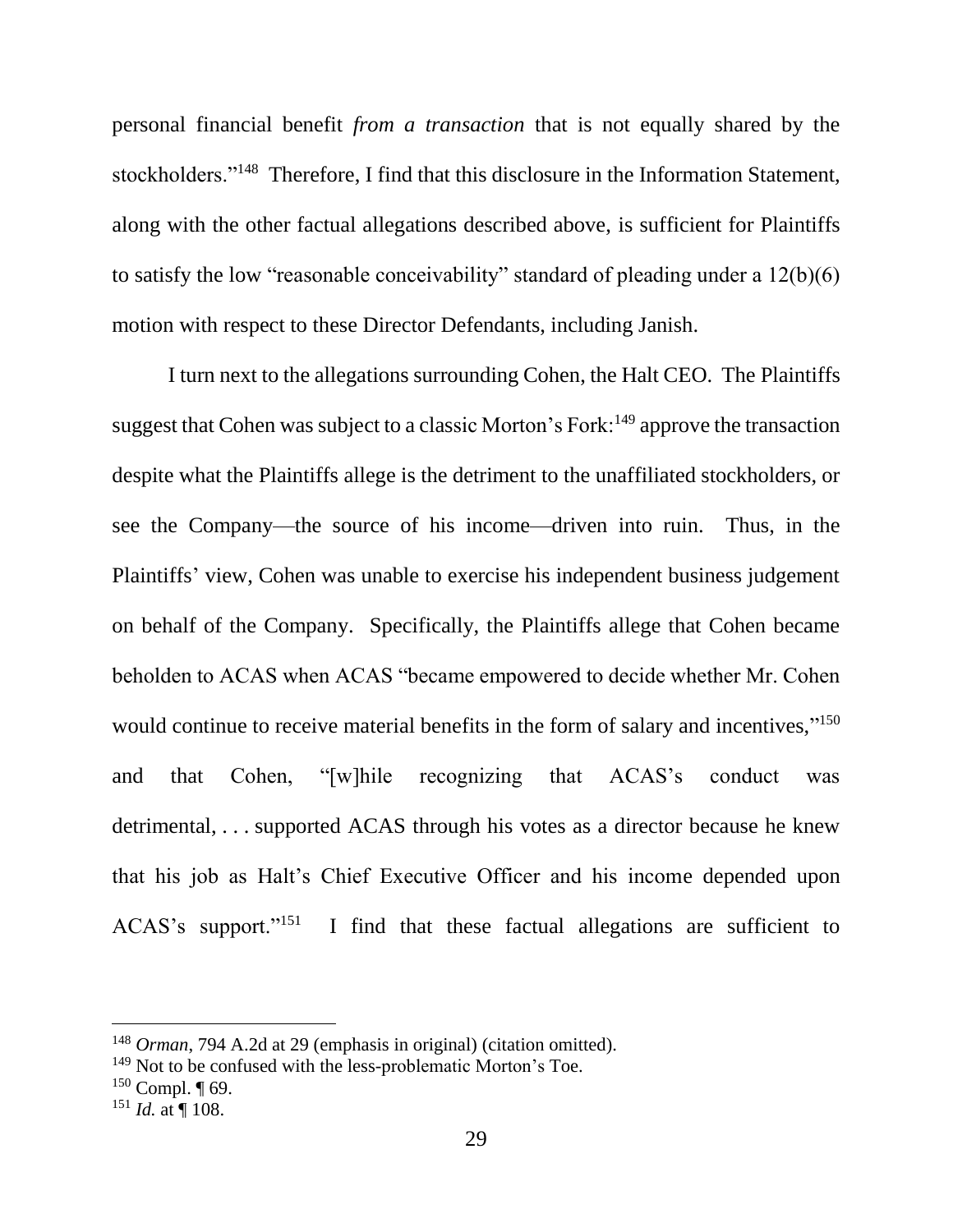demonstrate that Cohen was not independent from ACAS. Given that Cohen faced a decision between supporting the Transaction, on terms highly favorable to ACAS, and rejecting the Transaction, which was tantamount (on the facts alleged) to voting for the collapse of the Company and losing his employment, it is reasonably conceivable that Cohen was "beholden" to ACAS.<sup>152</sup>

I therefore find that the Plaintiffs have pled sufficient facts to support a reasonable inference that a majority of the Board was not disinterested or lacked independence from ACAS,<sup>153</sup> such that ACAS was a controlling stockholder at the time of the Transaction. Accordingly, the Defendants' Motion is denied with respect to Count I.<sup>154</sup> Count II alleges that the Director Defendant acted in pursuit of selfinterest in breach of the duty of loyalty. For the reasons stated above, explaining that the Complaint has sufficiently pled that ACAS controlled the Board, it has similarly sufficiently pled that the majority of the directors were interested in this transaction, and the Motion is denied with respect to Count II as well.

### *C. Count III: Aiding and Abetting a Breach of Fiduciary Duty*

l

Count III asserts a claim against ACAS for aiding and abetting the Director

<sup>152</sup> *Carsanaro*, 65 A.3d at 639 (citing *Rales v. Blasband*, 634 A.2d 927, 937 (Del. 1993); *Orman*, 794 A.2d at 25 n.50).

<sup>&</sup>lt;sup>153</sup> Because I have already determined that sufficient allegations of lack of independence or disinterestedness were made with respect to four of the seven Directors, I need not address the allegations surrounding Director Defendant Lewis.

<sup>154</sup> *See Orman*, 794 A.2d at 20 n.36 (holding that, once triggered, entire fairness "normally will preclude dismissal of a complaint on a Rule 12(b)(6) motion to dismiss.").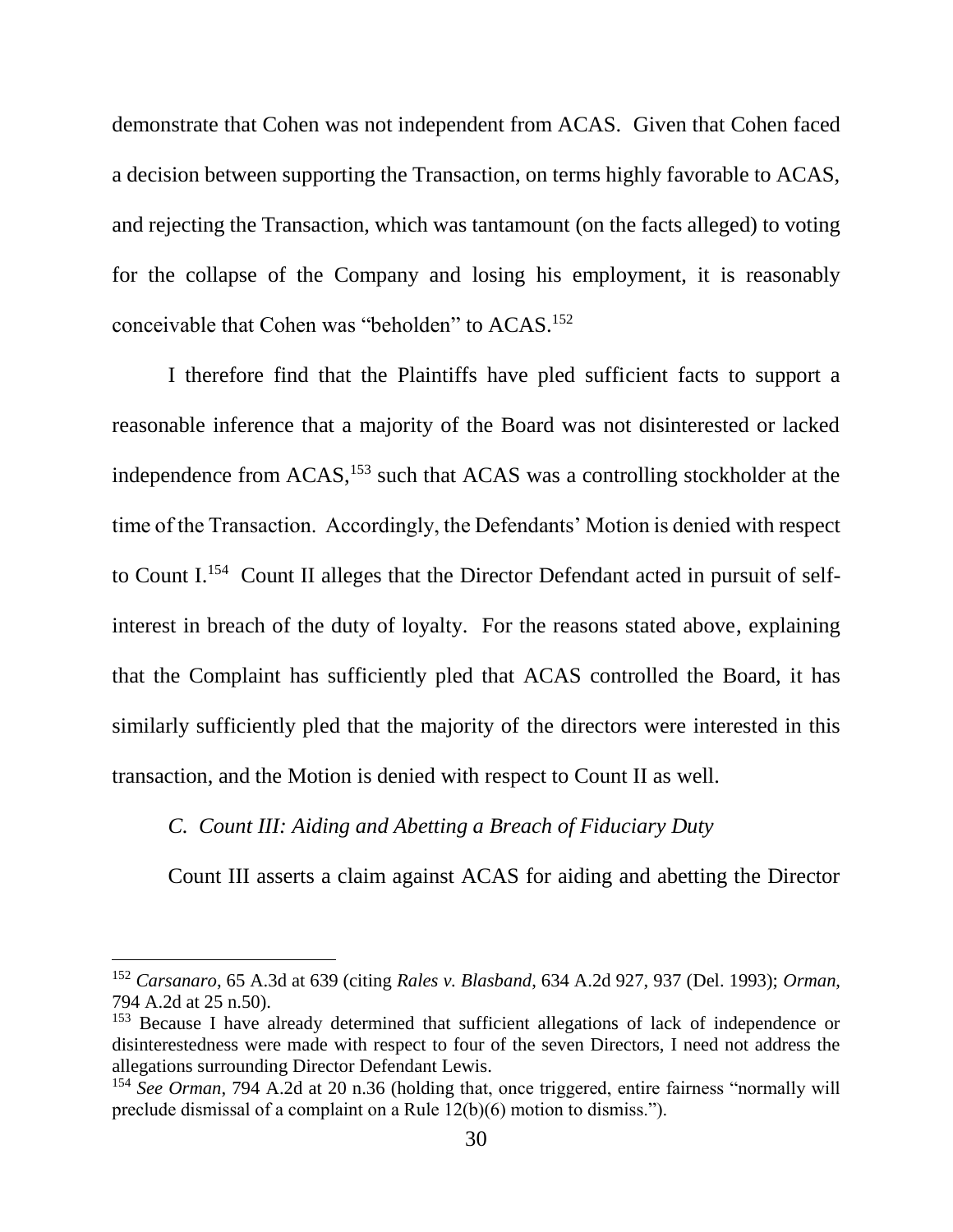Defendants' breaches of fiduciary duty. To state a claim for aiding and abetting, a plaintiff must allege "(1) the existence of a fiduciary relationship; (2) the fiduciary breached its duty; (3) a defendant, who is not a fiduciary, knowingly participated in a breach; and (4) damages to the plaintiff resulted from the concerted action of the fiduciary and the nonfiduciary."<sup>155</sup>

Should I ultimately determine that ACAS was a controlling stockholder at the time of the Transaction, then this claim will fail for lack of a "defendant, who is not a fiduciary," participating in the breach. However, if I ultimately find that ACAS was not a controlling stockholder, but that a majority of the Board nonetheless lacked independence or was not disinterested, it is conceivable that ACAS was a non-fiduciary aider and abettor of the disloyal Board; thus, the Complaint states a justiciable claim.<sup>156</sup> Of course, this is an alternative pleading, and the Plaintiffs must recover under one theory or the other. That can await a developed record. Accordingly, I reserve this determination for a later stage of the proceedings, and the Defendants' Motion with respect to Count III is denied.

<sup>155</sup> *Metro. Life Ins. Co. v. Tremont Grp. Holdings, Inc.*, 2012 WL 6632681, at \*18 (Del. Ch. Dec. 20, 2012).

<sup>156</sup> *Carsanaro*, 65 A.3d at 658 ("In my view, the Delaware Supreme Court's decisions preserve stockholder standing to pursue individual challenges to self-interested stock issuances when the facts alleged support an actionable claim for breach of the duty of loyalty. Standing will exist if a controlling stockholder stood on both sides of the transaction. Standing will also exist if the board that effectuated the transaction lacked a disinterested and independent majority. Standing will not exist if there is no reason to infer disloyal expropriation, such as when stock is issued to an unaffiliated third party, as part of an employee compensation plan, or when a majority of disinterested and independent directors approves the terms.").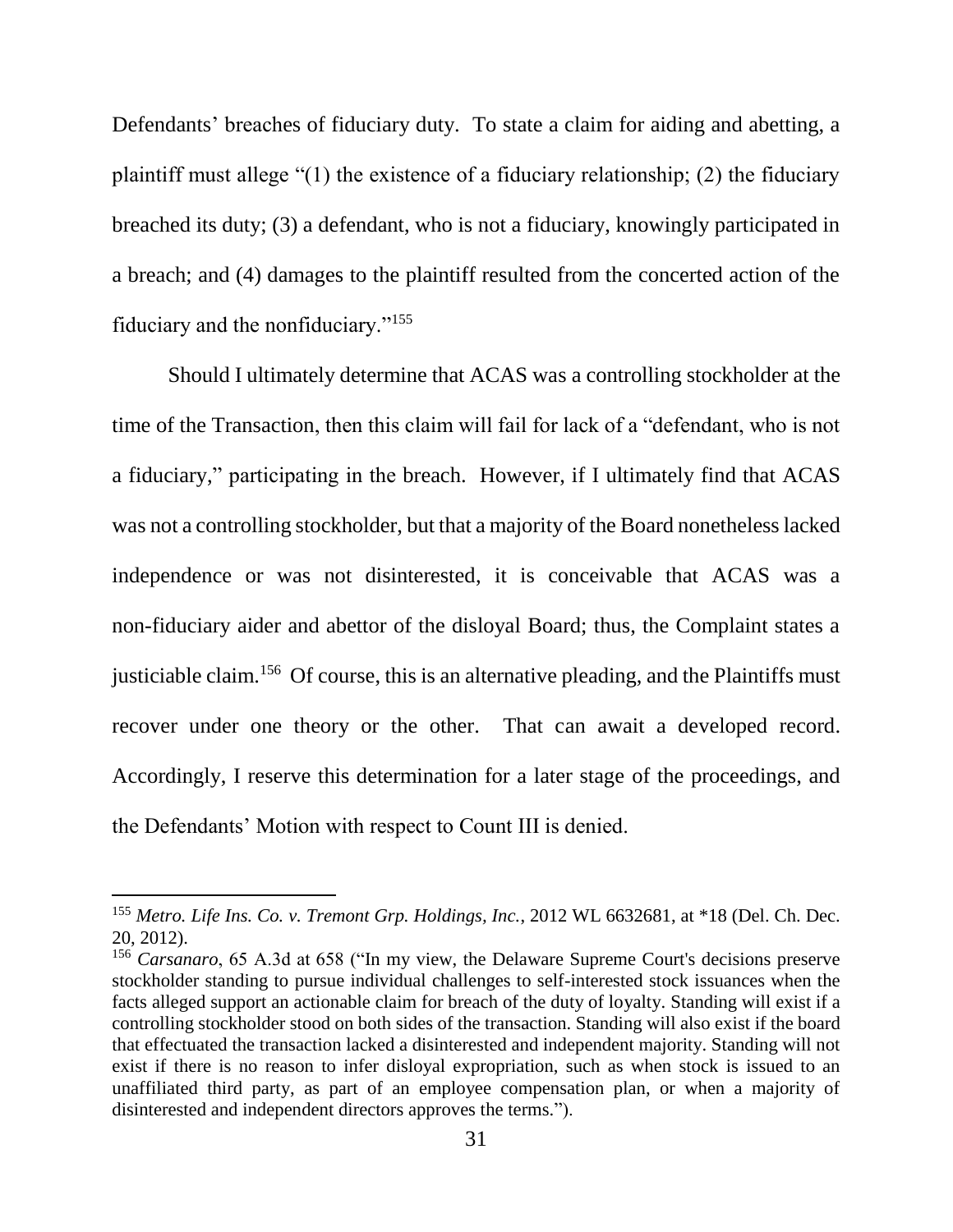## *D. Count IV: Violation of DGCL Sections 242(b)(1) and 242*

Count IV asserts a violation of DGCL Sections  $242(b)(1)^{157}$  and  $228^{158}$  against the Director Defendants. Specifically, the Plaintiffs allege that "[b]y giving the [Plaintiffs] only one day to review the 297-page [Transaction] Documents and demanding that they execute the stockholder consent and other agreements related to the [Transaction] under duress, the [Directors Defendants] violated the *purpose* of the Delaware law, which is to make certain that shareholders make informed judgments."<sup>159</sup> Additionally, the Plaintiffs allege that "several of the [Transaction] Documents that [the Plaintiffs] were asked to sign were incomplete, had missing attachments, or were in draft form."<sup>160</sup> In reply, the Defendants argue that neither section sets a minimum time for considering and executing a written consent  $161$  and that, "[a]t best, Plaintiffs' allegations suggest some sort of breach of fiduciary duty

<sup>&</sup>lt;sup>157</sup> Under Section 242(b)(1), when an amendment to a certificate of incorporation effects a change in stock or stockholder rights, the board of directors "shall adopt a resolution setting forth the amendment proposed, declaring its advisability, *and either calling a special meeting of the stockholders* entitled to vote in respect thereof for the consideration of such amendment *or directing that the amendment proposed be considered at the next annual meeting of the stockholders*." 8 *Del. C.* § 242(b)(1) (emphasis added).

<sup>158</sup> Section 228 provides, in part, that "[u]nless otherwise provided in the certificate of incorporation," the stockholders may act "*without a meeting*, without prior notice and without a vote*, if a consent or consents in writing*" are "signed by the holders of outstanding stock having not less than the minimum number of votes that would be necessary to authorize or take such action at a meeting at which all shares entitled to vote thereon were present and voted . . . ." 8 *Del. C.* § 228(a) (emphasis added).

 $159$  Compl.  $\P$  178 (emphasis added).

 $160$  *Id.* at  $\P$  179.

<sup>161</sup> Defs' Reply Br. 29.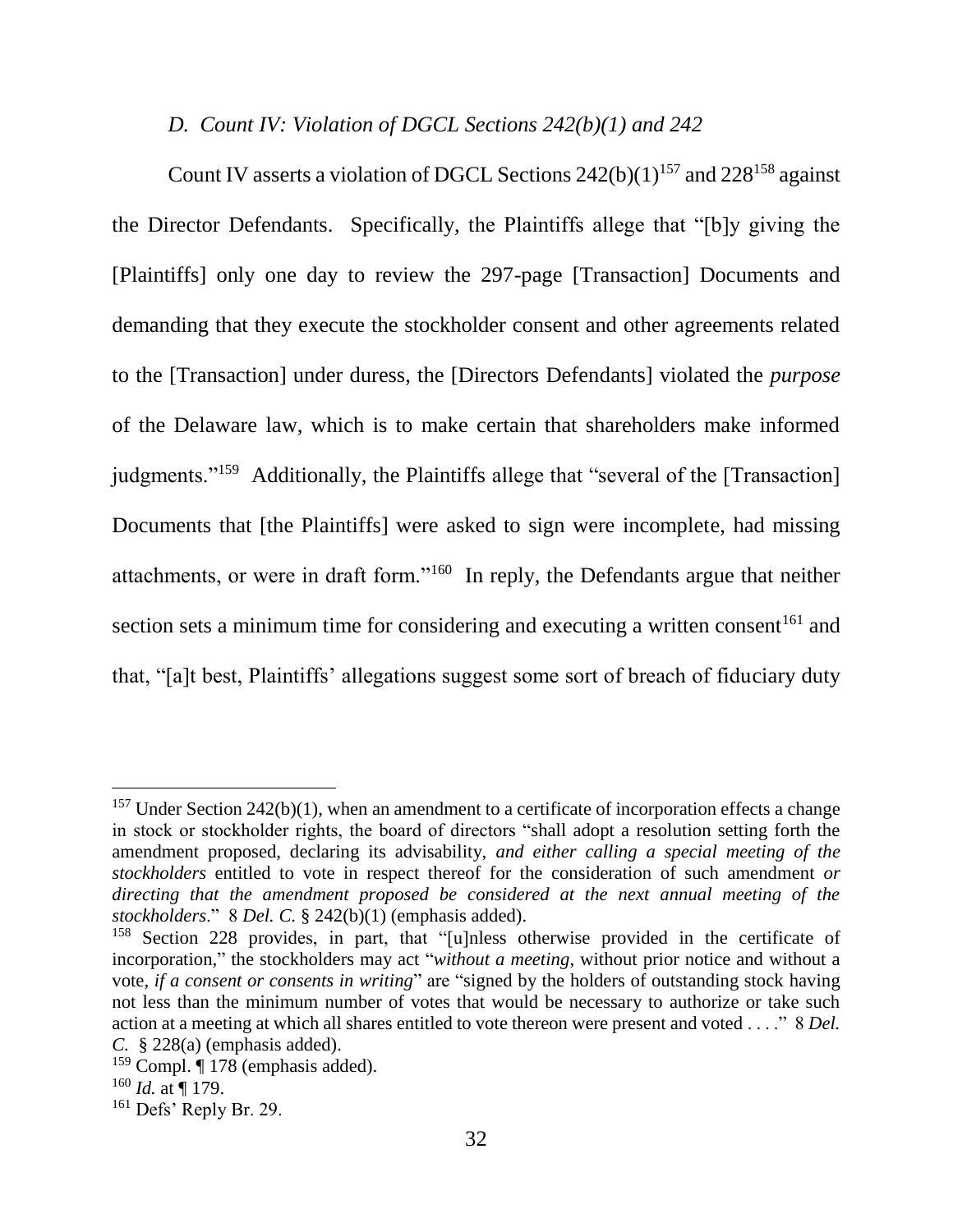regarding disclosure."<sup>162</sup>

The Plaintiffs fail to state a claim with respect to Section 242. The Plaintiffs allege that they were given the directive to "review, execute, and return the stockholder consent and other agreements within one day,"<sup>163</sup> and that this quick timeframe forced them to "act without a complete understanding of what was contained in the documents or what changes the Halt board intended with respect to Halt ownership,"<sup>164</sup> which constituted a failure to "strictly comply with Delaware law in form or substance."<sup>165</sup> The Plaintiffs do not specifically tie any of these allegations to Section  $242(b)(1)$ . As I understand this argument, it is that the time for consideration of the action by consent must be as full as would be the case where the action was considered at a Section 242 meeting. However, as a threshold matter, I find that Section 242 is not relevant to the facts at hand; the Board availed itself of the *exception* to the general rule set forth in Section 242(b)(1)—Section 228—in obtaining stockholder approval by written consent. If that section was complied with, the statutory scheme is satisfied.

However, the Plaintiffs do allege sufficient facts to state a claim under Section

<sup>&</sup>lt;sup>162</sup> *Id.* at 30. The Defendants continue to argue that, even if such a disclosure claim were made in the Complaint, it would nonetheless fail, because the Plaintiffs have failed to allege "that the purported disclosure deficiencies were *material* to their decision to vote in favor of the transaction." *Id.* (emphasis in original).

 $163$  Compl. | 180.

<sup>164</sup> *Id.*

 $165$  *Id.* at ¶ 181.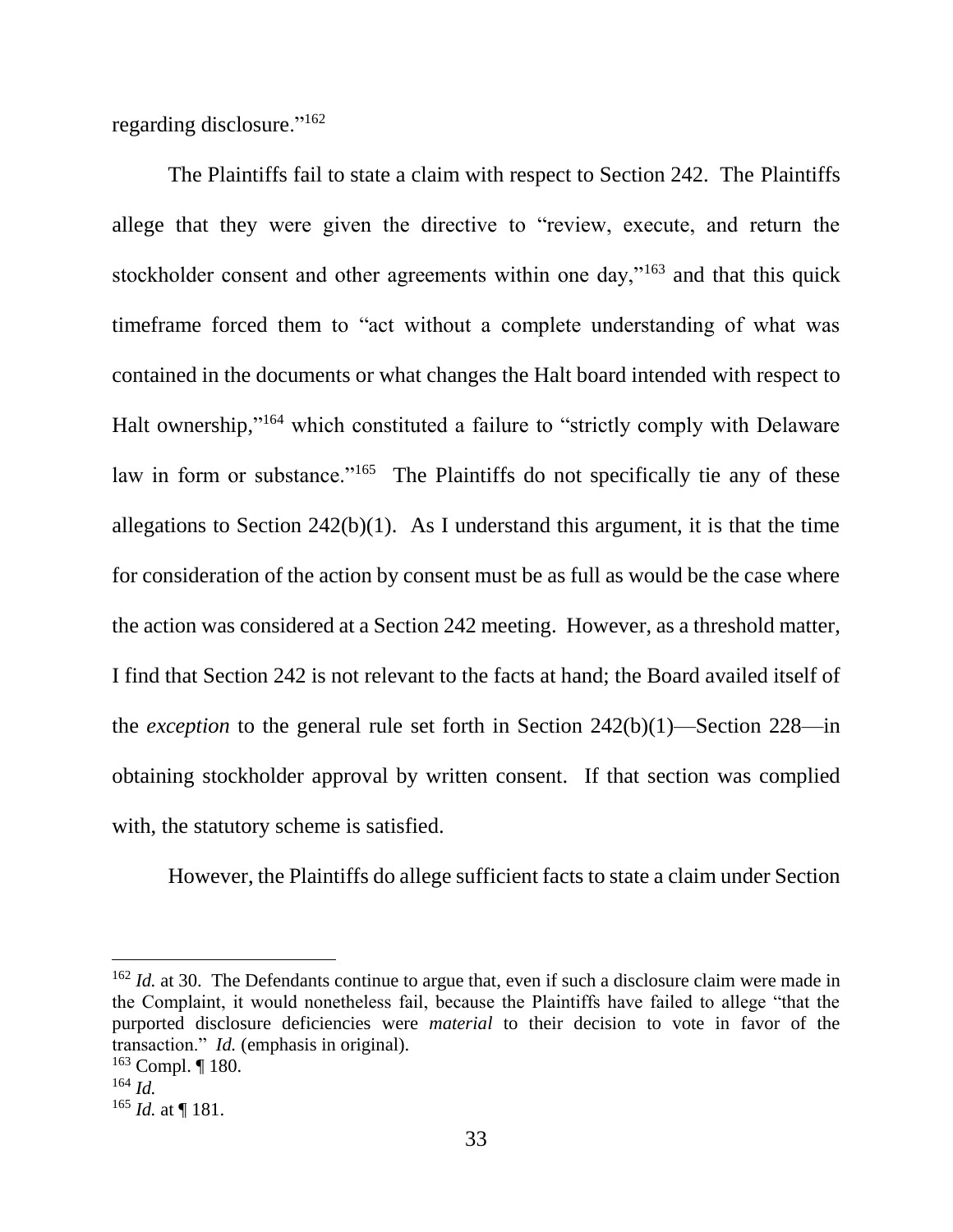228. They allege that "several of the [Transaction] Documents that [the Plaintiffs] were asked to sign were incomplete, had missing attachments, or were in draft form."<sup>166</sup> Parts of the Transaction Documents, the 297-page series of documents sent to the Plaintiffs for review, were named as exhibits to the stockholder written consent. I agree with this Court's reasoning in *Carsanaro*, pointing out that, "[b]ecause Section 228 permits immediate action without prior notice to minority stockholders," actions under Section 228 require strict compliance to avoid mischief and disorder in corporate actions.<sup>167</sup> The *Carsanaro* Court held that, "[w]hen a consent specifically refers to exhibits and incorporates their terms, the plain language of Section 228(a) requires that a stockholder have the exhibits to execute a valid consent."<sup>168</sup> Though *Carsanaro* involved more clear-cut facts—in that several of the referenced exhibits were missing in their entirety—the Plaintiffs' allegation here that several of the exhibits were in draft form or were missing attachments is nonetheless sufficient to state a claim at this stage of the proceedings.<sup>169</sup>

## *E. Acquiescence, Estoppel, and Laches*

<sup>166</sup> *Id.* at ¶ 179.

<sup>167</sup> *Carsanaro*, 65 A.3d at 641 (quoting *Empire of Carolina, Inc. v. Deltona Corp.*, 501 A.2d 1252, 1255–56 (Del. Ch. 1985), *aff'd*, 505 A.2d 452 (Del. 1985)).

<sup>168</sup> *Carsanaro*, 65 A.3d at 641.

<sup>&</sup>lt;sup>169</sup> Because I find sufficient the Plaintiffs' allegations regarding incomplete documents attached as exhibits to the stockholder written consent, I do not reach the Plaintiffs' allegations that the stockholder written consents were signed under duress.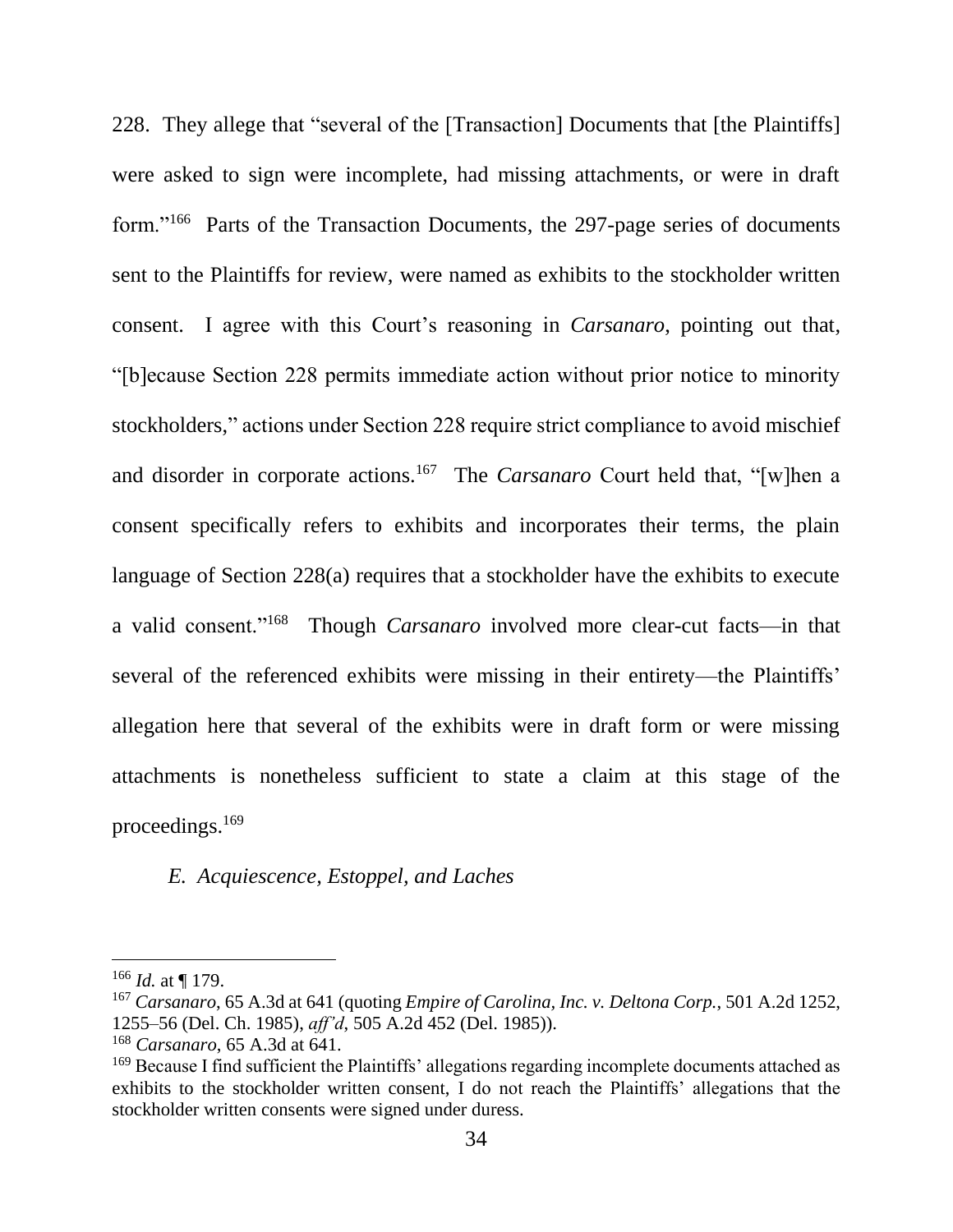The Defendants urge me to, in the alternative, dismiss the Complaint under the doctrines of acquiescence, estoppel, and laches. They argue that the factual allegations of the Complaint make clear that the Plaintiffs "acquiesced in the transaction and cannot now attack it," and that the Plaintiffs unreasonably delayed in raising their challenges to the Transaction by waiting ten months to file their Complaint.<sup>170</sup> The Plaintiffs, in turn, contend that the Defendants' acquiescence and estoppel defenses must fail for two reasons: first, the Defendants rely upon authority that does not apply in transactions governed by entire fairness; and second, the Defendants ignore case law applying to situations, such as the Plaintiffs allege is the case here, where the plaintiffs lacked informed consent or acted under duress.<sup>171</sup> With respect to the laches defense, the Plaintiffs argue that a ten-month delay was not unreasonable given their need to carefully examine the Transaction Documents, secure representation, and draft the Complaint.<sup>172</sup>

Whether or not the acquiescence and estoppel defenses apply is a highly factspecific inquiry, and one that I cannot conduct on the record before me now. The Defendants, for instance, urge me to impute the actions of Halt's co-founder and former Director, Calesa, to the Calesa Entities that are named Plaintiffs in this action.

<sup>170</sup> Defs' Opening Br. 12 (quoting *Bershad v. Curtiss-Wright Corp.*, 535 A.2d 840, 848 (Del. 1987)).

<sup>171</sup> Pls' Answering Br. 40.

<sup>172</sup> *Id.* at 47.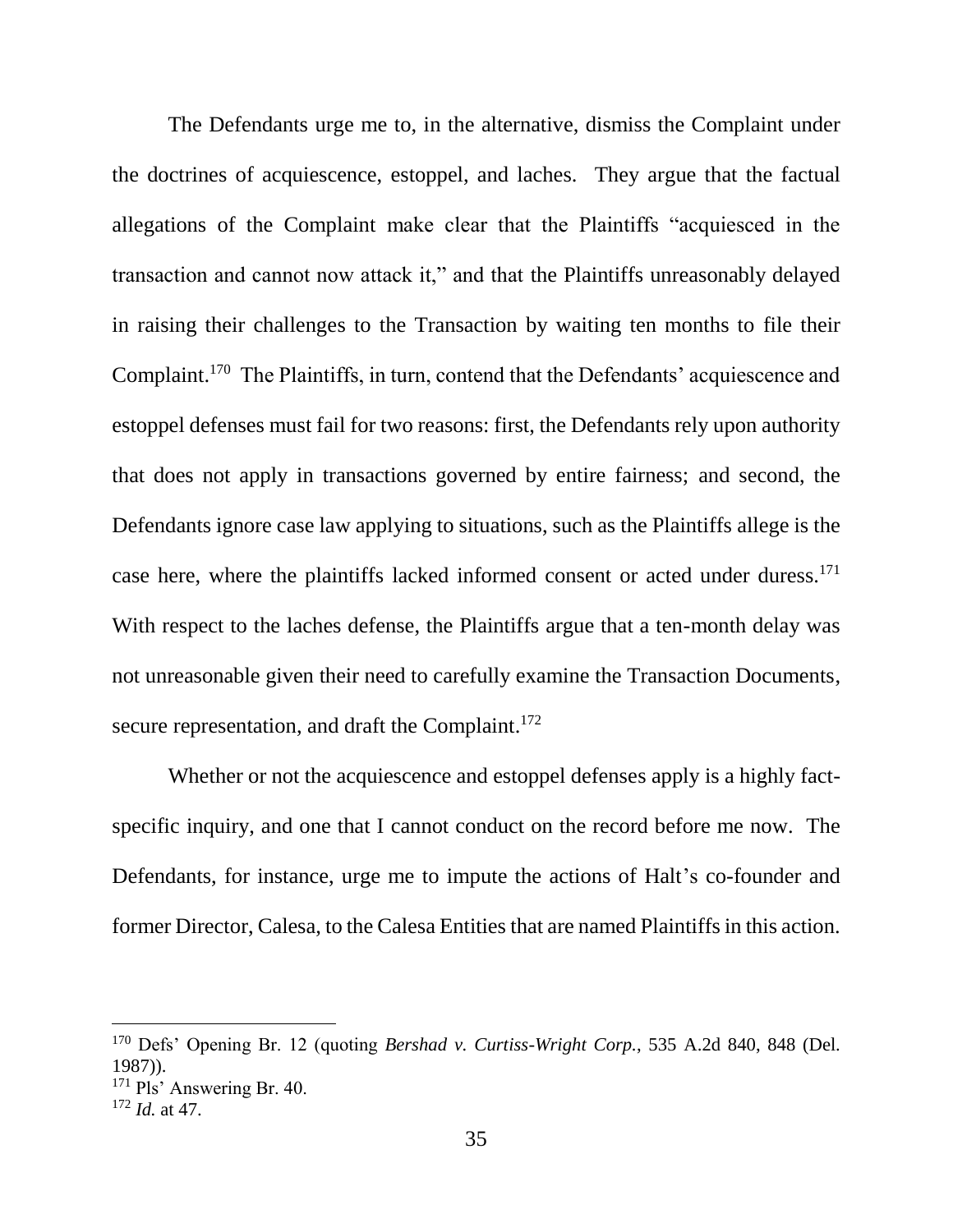They argue that because Calesa negotiated the Transaction, urged the Plaintiffs to vote for it, and then did personally vote for it, he—and the entities on behalf of which he signed—should be barred from now challenging the Transaction. After reviewing the Complaint and the supplemental briefing with respect to this issue, however, I do not find that the record is sufficient, at this stage of the proceedings, to impute the actions of Calesa to the Calesa Entities. Moreover, even if the acquiescence and estoppel doctrines could apply to the facts of this case, which assumption I note the parties vigorously debate,<sup>173</sup> the application of these defenses would not bar every named Plaintiff from pursuing this action. Of the 23 named Plaintiffs, the Defendants have identified only 17 that executed written stockholder consents to the Transaction.<sup>174</sup> Given this fact—that the application of these defenses would not require dismissal of the entire Complaint—it makes little sense from the perspective of judicial economy to address these arguments now, without the aid of a developed record. Similarly, I consider the fact-intensive laches analysis—in light of the fact that that the analogous statute of limitations had not run at the filing of the

 $173$  The Plaintiffs have vigorously argued that the doctrines of estoppel and acquiescence cannot be applied to transactions warranting entire fairness review, in light of this Court's opinions in *Gesoff v. IIC Industries, Inc.*, 902 A.2d 1130 (Del. Ch. 2006); *In re JCC Holding Co., Inc.*, 843 A.2d 713 (Del. Ch. 2003); and *In re Best Lock Corp. S'holder Litig.*, 845 A.2d 1057 (Del. Ch. 2001). *See* Oral Arg. Tr. 63:16–64:9. Conversely, the Defendants have pointed to the opinions in *Bershad*, 535 A.2d 840, and *Kahn v. Household Acquisition Corp.*, 591 A.2d 166 (Del. 1991), to demonstrate that, historically, the Delaware Supreme Court has allowed the application of these doctrines in cases triggering entire fairness review. *See* Oral Arg. Tr. 21:10–22:1. <sup>174</sup> *See* Pls' Answering Br. 45 n.13.